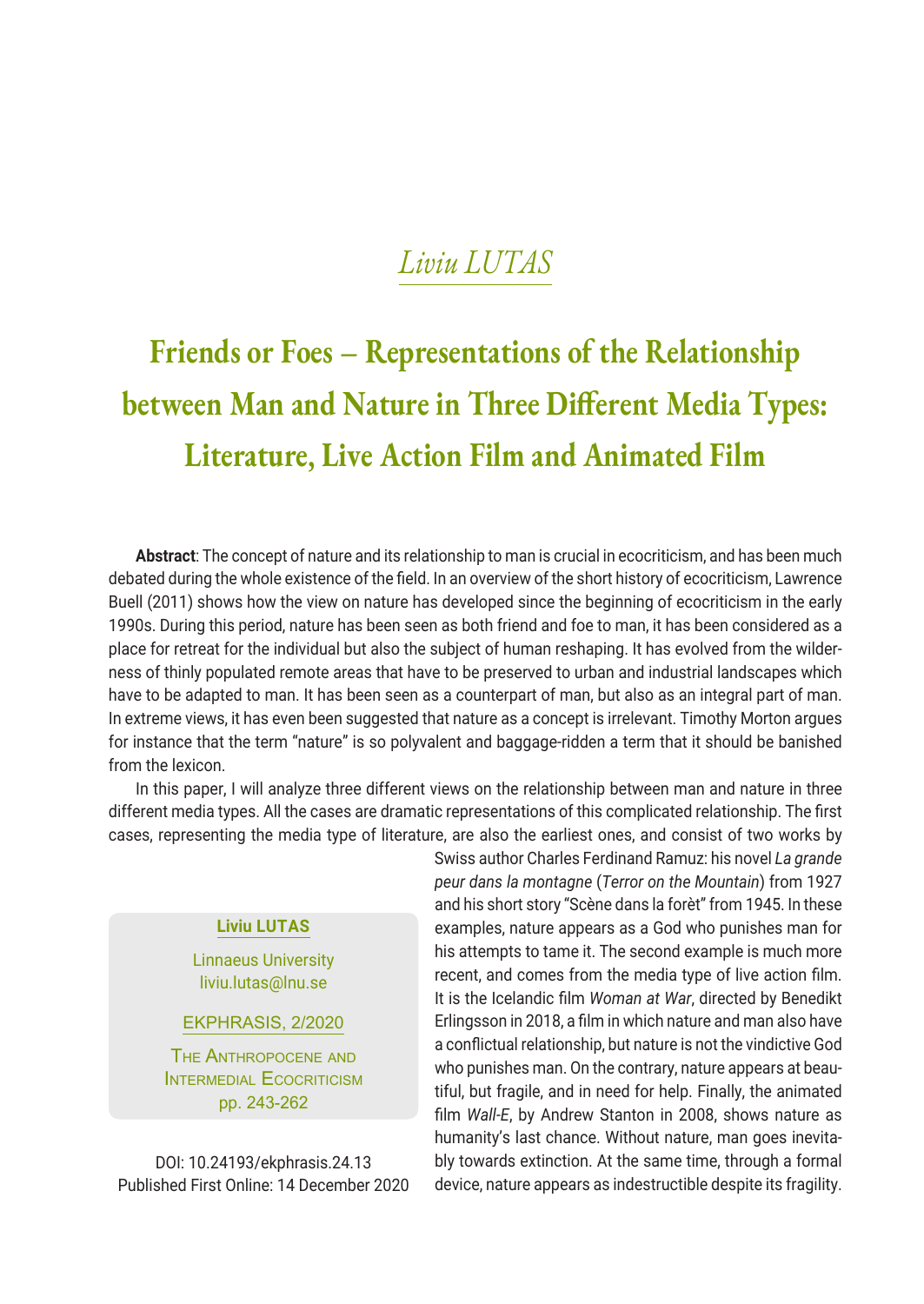Formal devices, in particular concerning narration, will be at the center of my interest, so narratology will be the main analytical tool. Besides narratology, the field of intermediality will inform my analytical approach, not only because the three examples come from three different media types, but since narration itself will be addressed as an intermedial feature.

**Keywords:** Intermediality, Ecocriticism, Intermedial Ecocriticism, Woman at War, Charles Ferdinand Ramuz, Wall-E.

# **1. Introduction**

The aim of this paper is to examine ecocritical aspects in three different media types: literature (two works, a novel and a short story, by Swiss author Charles Ferdinand Ramuz), feature film (the Icelandic film *Woman at War*) and animated film (*Wall-E*). The basis on which these media types are differentiated is Lars Elleström's model of intermedial relations, updated in an article from 2020, in which media types are defined as "clusters of media products" (2020: 54). Thus, the distinction between the three media types above are made at the level of what Elleström calls "basic media modality modes", that is features that have to do with the "most salient material, spatiotemporal, sensorial and semiotic properties" (2020: 54). From the point of view of the basic modes, it is more relevant to distinguish between feature film and animated film, which involve totally different material creative processes, than between a novel and a short story, as in Ramuz's case, where the difference is at a higher level, called qualified media by Elleström, in which the social and the cultural context play the main role.

The theoretical basis of the paper is what Jørgen Bruhn (2020) calls "intermedial ecocriticism", and defines as an intermedial approach to ecocritical questions as these appear in different media products. In more precise words, intermedial ecocriticism is "a method to analyse and interpret specific media products, or, on well defined methodological grounds, to compare more than one media product across media borders" (Bruhn 2020: 126). The requirement is that the media product "should be a part of the ecomedia" (Bruhn 2020: 126), or environmental narratives, defined by Alexa Weik von Mossner as "any type of narrative, in any media that foregrounds ecological issues and human-nature relationships, often but not always with the openly stated intention of bringing about social change" (2017: 3).

In Bruhn's definition, intermediality is seen as a comparative approach, in which media related aspects are the main point of interest. It should however be stressed here that intermediality *per se* is not a comparative study of different media products, since it can be a characteristic of one single media product. Bruhn is right, though, to insist on comparing different media products across media borders, since it is mainly by means of comparing that media specificity can be ascertained even for one single media product. Thus, one possible intermedial approach could be to study the media specificity of a certain feature, by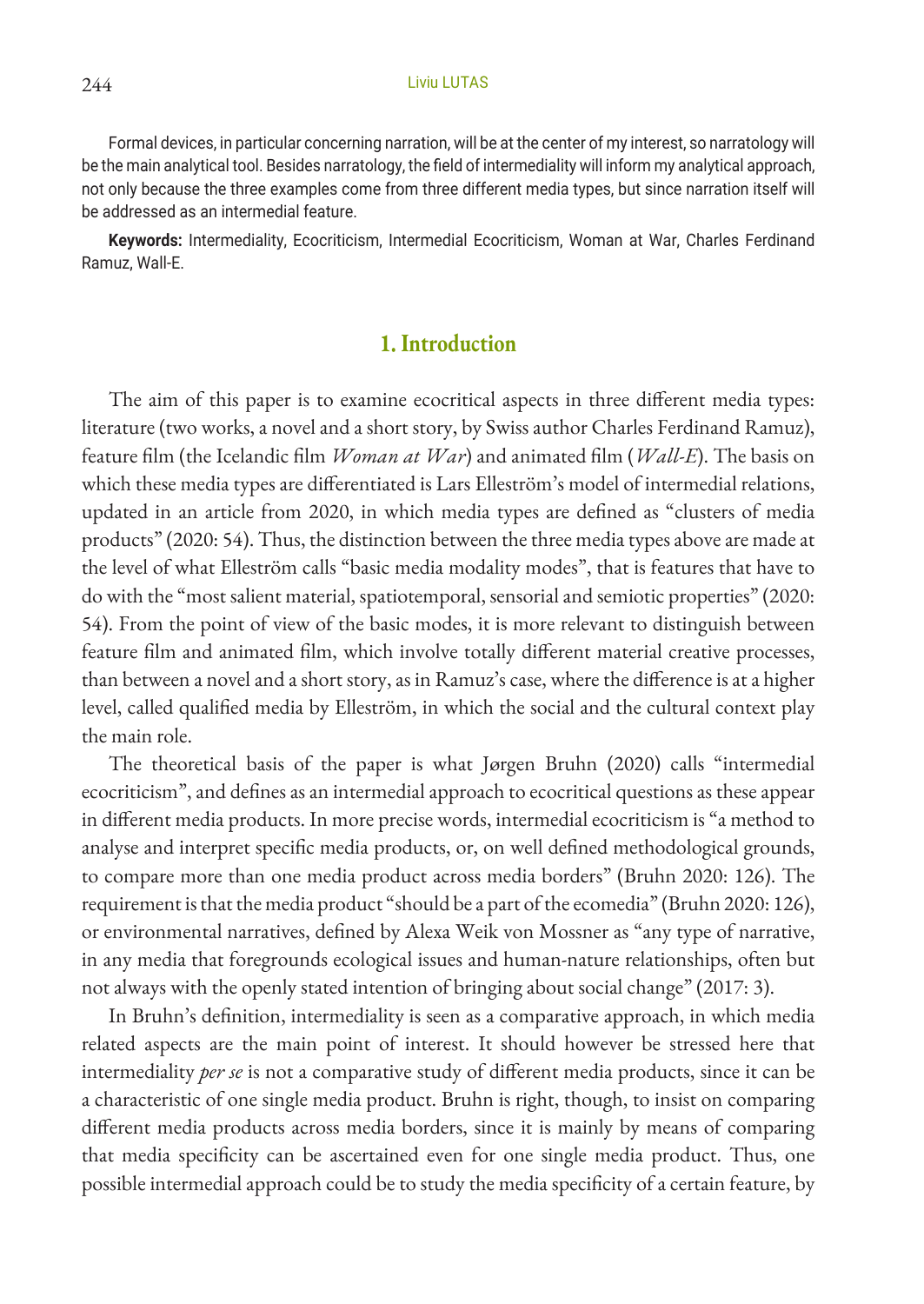comparing its use in different media types. This is the approach used in this essay, in which narration is the central feature studied in all the media products. Therefore, narratology will be the main theoretical and methodological tool in the analyses below, whose goal thus is to highlight how narrative features from different media can be used when approaching ecocritical questions.

From this perspective, besides from being an intermedial study, this paper can be seen as an example of econarratology, a project developed by Erin James (2015), whose goal is to bring together ecocriticism's referential focus and narratology's textual interest. As Markku Lehtimäki eloquently put it: "When practicing econarratology, we are supposed to do close textual analysis of voices and structures but also enrich this analysis with a contextual and referential interpretation, which is informed by our knowledge of the natural world" (2019: 91). As such the paper is an attempt to supersede what theorists have seen as an irreducible antagonism between narratology, with its focus on language, forms and structure, and ecocriticism, with its interest in political and cultural literary theory (cf Lehtimäki 2019: 87). The works studied below are especially well suited for such an attempt, not only because they are examples of ecomedia, and as such representing different views on the relationship between nature and man, but also because they are challenging from a narratological point of view.

# **2. Nature, Man and Intermediality**

The concept of nature and its relationship to man is crucial in ecocriticism. This is, for instance, how Cheryll Glotfelty's defined ecocriticism already in 1996, in the introduction to *The Ecocriticism Reader*: "the study of the relationship between literature and the physical environment" (1996: xviii). Interestingly enough, this remains one of the most cited definitions of ecocriticism since then, despite its fixation to literature as the epitome of man (see Buell 2011: 88). What should be noted is that the term "nature" is not mentioned in this definition. One reason might be the term's earlier use in literature, from as early as pastoral poetry in Antiquity, which would not really suit the ecocritical agenda. Another reason could be the term's vagueness, especially the problematic aspect that man is actually a part of nature. By using the term "physical environment" instead, the problem is avoided, but not resolved, since it is not actually stated where the boundary line between man and his or her physical environment is to be drawn. Finally, a reason might be to highlight the difference compared to the first wave of ecocritical theorists, for whom the relation between man and nature was conflictual. Indeed, as it appears in Lawrence Buell's short history of ecocriticism from 2011, the first wave of ecocriticism had a romantic view of nature as the counterpart of nan, the place which was before man and was not affected by man. They thus idealized nature and contrasted it to everything that was created by man. For them,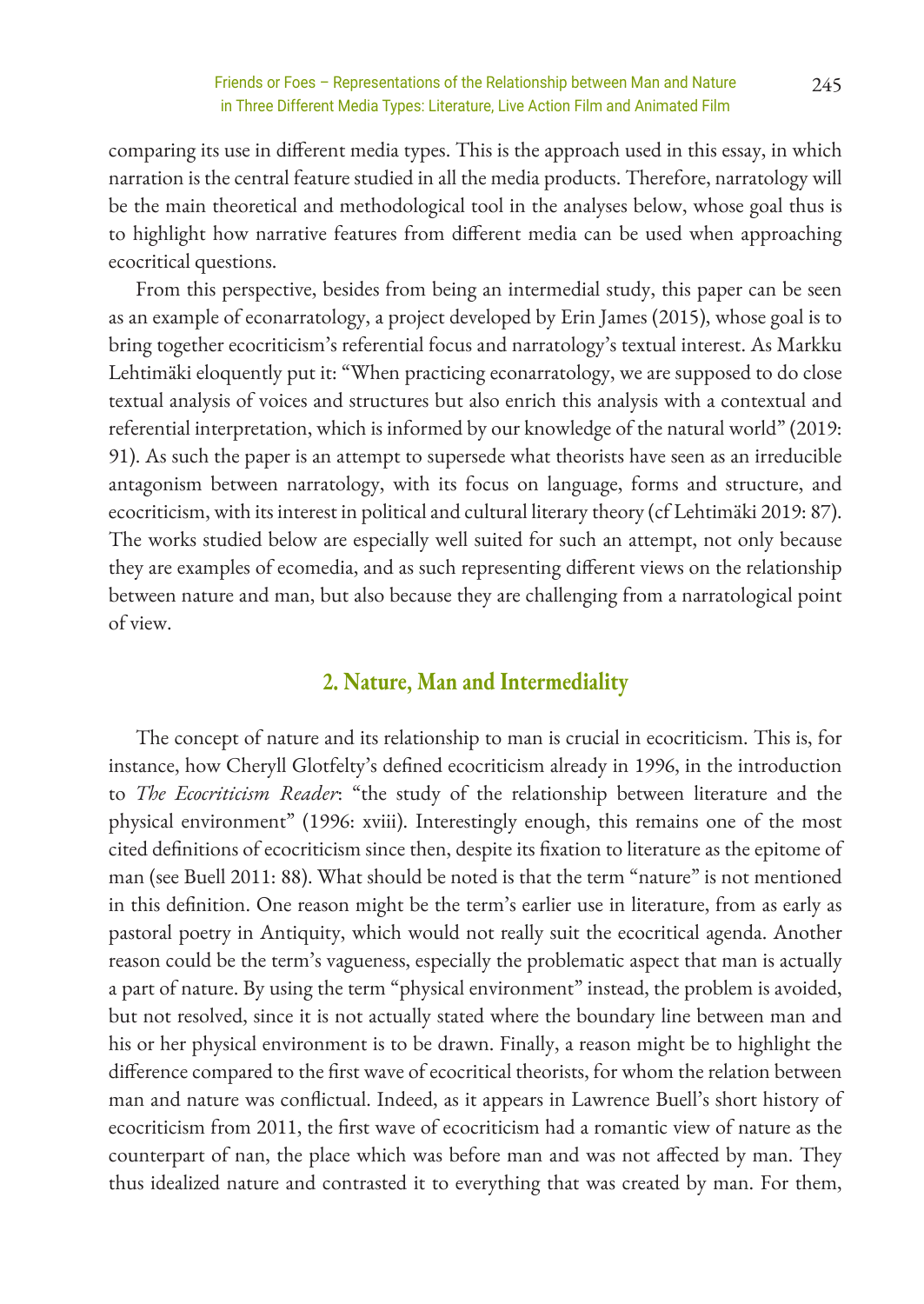"environmentalism equals nature protection in thinly populated remote areas" (Buell 2011: 94). The views of the second wave of ecocriticism show how differently the concept of nature can be understood. Indeed, they claim that "throughout human history nature itself has been subject to human reshaping, and that especially since the industrial revolution, metropolitan landscape and the built environment generally must be considered as at least equally fruitful ground for ecocritical work" (Buell 2011: 93). Thus, nature is not only, as was the case in the first wave, the country or the wilderness in thinly populated remote areas, but also urban and industrial landscapes which have to be adapted to man.

In both the first and the second wave of ecocriticism, however, nature, in its main meaning as physical environment, is seen as separated from man, something that has been criticized by theorists who see man as an integral part of nature. The fiercest critics, such as Timothy Morton in his 2007 work *Ecology without Nature*, argued that the term "nature" itself should be banished from the lexicon because it is so polyvalent and baggage-ridden (see Buell 2011: 96). However, such views have been, rightfully I argue, criticized, for instance by British ecocritic Greg Garrard (2010), for, as he says, throwing the baby-out-the-withbathwater. Because even if man is an integral part of nature and is not to be seen as separate from it, our survival depends on saving the environment we live in, which I think requires its abstraction from the integral relation with man. Therefore, nature in this paper is mainly seen in its meaning as man's physical environment, and as such separated from man, without pretending that this definition is comprehensive, and without pretending that man and nature are completely separate entities at all levels.

The polemics around the concept of nature in ecocriticism should not, I argue, be overestimated, as it is done for instance by Nirmaldasan Selvamony when he concludes that "ecocritics are not agreed on what constitutes the basic" (2007: XIX). Its replacement with "physical environment" is admittedly helpful in many cases, but not a necessity. The earlier use of the term in literature is not a burden either. On the contrary, ecocritics could even use this opportunity and apply the newly coined theory to earlier works, both in order to see them in a new light and to learn from them. The term's vagueness and its complex relation is not something negative either, and can actually be used as aesthetic assets in some cases. This is what I am trying to show in this paper.

# **3. Nature as Avenging God: Charles Ferdinand Ramuz**

The first examples that I will analyze are the oldest too, and represent the media type of written narrative literature. I will look closely at some extracts from two works by French speaking Swiss author Charles Ferdinand Ramuz, who lived between 1878 and 1947. Neither of the examples could be simply classified as an ecocritical work, especially because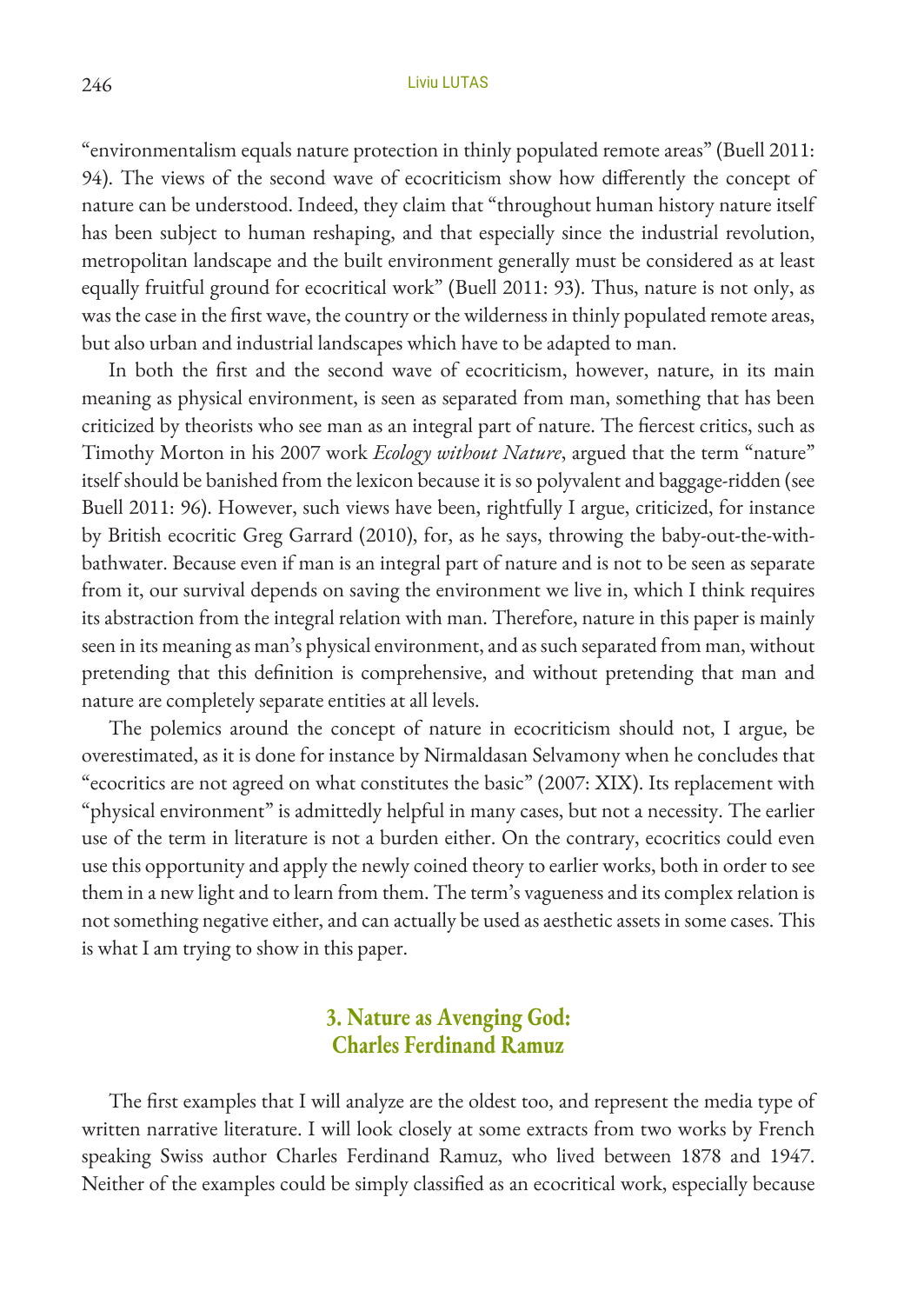of the time period when they were published (1927 and 1945), but it is exactly therein their strength lies. Indeed, it is an advantage, as it has been proved by numerous ecocritical of literary works by for example Henry David Thoreau, to analyze older texts through the lens of ecocriticism, especially in order to highlight that, in the field of aesthetic media, ecocritical questions were present long before the theory itself made its official appearance as late as in the 1990. It is also interesting to see how such older texts fit in the different waves of ecocriticism. Besides, narration is a key element in these works, not because they are from the media type of written narrative literature (representing thus narration in its most traditional form), but because they challenge certain narratological concepts by using unexpected and complex narrative techniques. The choice of starting with these works is motivated by the importance of the narrative elements in them, but also by the strategy to establish my narratological approach, which is mainly based on Gérard Genette's narratology in literature. This is also the reason why the analyses of these works will receive more space in this paper.

I will start with Ramuz's novel *La grande peur dans la montagne*, published in 1927 and translated into English as *Terror in the Mountain* in 1967. The novel is about a group of people who decide to take their cattle to a mountain pasture, La Sassenaire, despite a curse that hangs over the place. The novel's ecocritical aspect lies in the way it presents the conflictual relation between man and nature. Indeed, nature, in form of the mountain, takes its revenge on the men who took their cattle there, showing that nature does not accept intruders. It is exactly this view of nature that is interesting in the context of this paper, that is nature as a remote place outside man's influence, which is the romantic view of nature as the counterpart of man that Buell considers typical of the first wave of ecocriticism. This conclusion can be drawn after studying the narration of the novel, because actually at the content level, it is not at all clear that this is what happens. The novel is, on the contrary, often seen as an example of the fantastic according to its renowned definition by Tzvetan Todorov in *Introduction à la littérature fantastique* (1970): the hesitation between a supernatural and a natural explanation. Indeed, in the novel, it is alluded that there could be a supernatural power that causes the men's deaths, not the cattle which run over them in a fit of the foot-and-mouth disease, which is the reasonable explanation.

I argue that the relationship between man and nature is the main theme of the novel, and I illustrate my point with the following closer look at an extract. It is telling the story of a girl, Victorine, who defies the interdiction to climb up the mountain in order to visit her boyfriend, Joseph, who had been put in quarantine because of the foot-and-mouth disease. On her way up, the girl falls into the river and dies. The question is who is narrating this extract:

[…] ce qu'elle a fait, traversant la rue ouvertement, sans hâte. […] là non plus elle n'a pas été vue. […] Elle eut de la chance, elle ne rencontra personne. Elle fit le tour du village ; nulle part, elle n'avait été vue, ni même dans l'espace de prés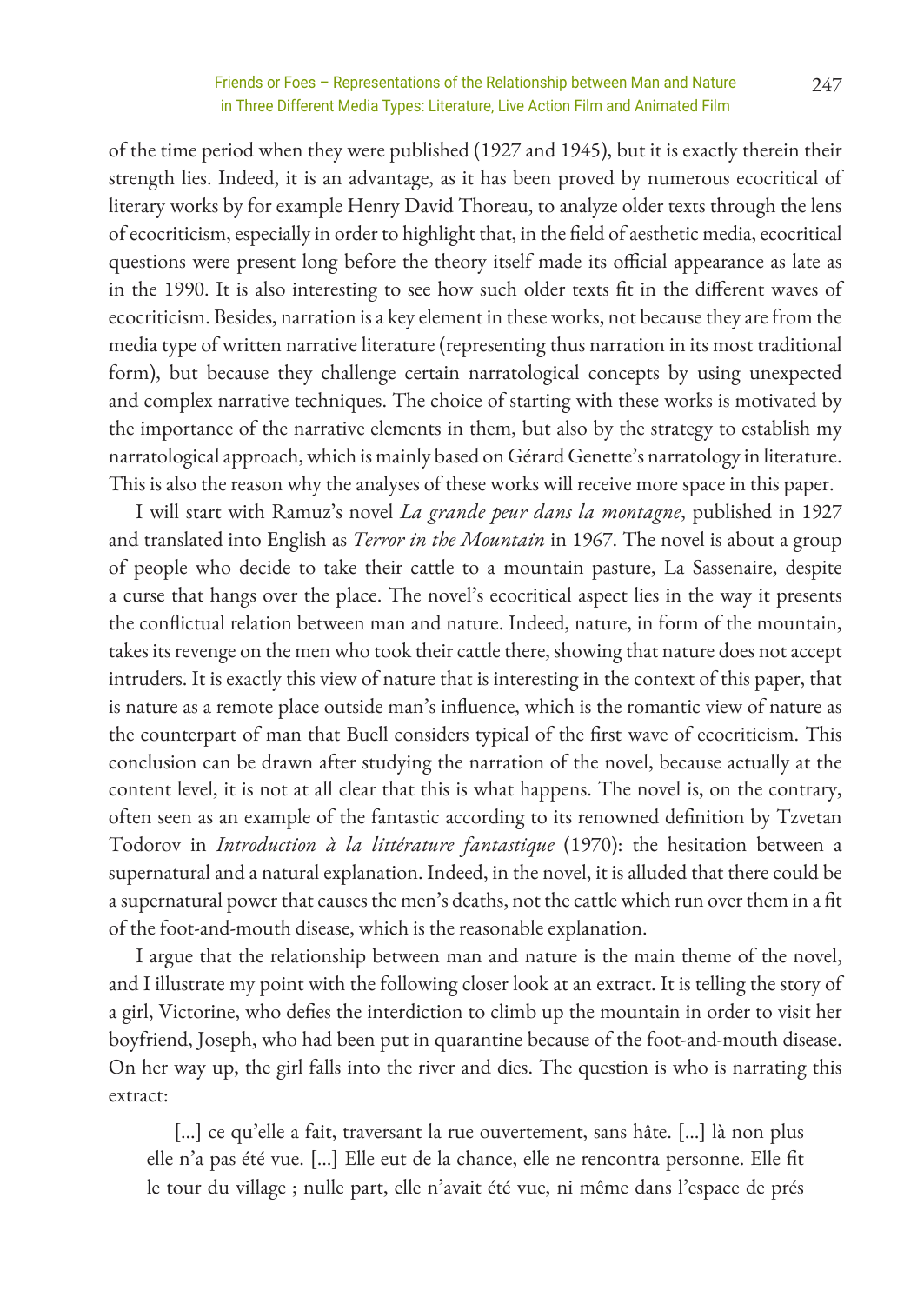à découvert. […] Elle a vu venir à elle l'escarpement de la pente tombant vers la rivière sous une couche de nuit plus noire, qui était la lisière de la forêt ; elle y arrivait déjà : on n'avait pas appelé, rien ne bougeait ; – au moment où elle allait être forcée de quitter la berge, qui devenait rocheuse et trop abrupte, elle est entrée sous les pins. Là, on pense qu'elle a dû se reposer un moment… « On a trouvé une place, disent-ils, où des plantes de forêt couchées montraient qu'on s'était assis. […] Elle a dû tomber une première fois ; son panier a roulé dans des buissons où on l'a retrouvé. Oh ! on a pu tout lire, disent-ils, toute son histoire, comme si elle l'avait écrite exprès pour nous. […] Oh ! on a tout pu lire, comme si on avait été avec elle [...] Oh ! disent-ils, on a tout pu lire ; c'était écrit comme dans un livre phrase après phrase, et jusqu'à la dernière. (*La grande* 111-112)

[...] and this she did, crossing the street in full view, without hurrying. [...] [S] he hadn't been seen there either. […] She was lucky, she met no one. She went the whole length of the village without being seen, not even in the meadow. […] She saw the steep drop of the mountains toward the river, where the outskirts of the forest formed a darker belt of light; nobody had called, nothing stirred. This was the moment when having been forced to leave the bank, now too abrupt and rocky, she stepped under the pines. It's there, they think, she must have stopped a while to rest… "We found a place," they say, "where the undergrowth showed that someone had sat there. […] She must have had her first fall. We found her basket rolled into the bushes. Oh, you could read everything," they say, "read her whole story, as if it had been written on purpose for us". [...] "Oh yes, you could read it all as though you'd been with her" […] "Oh yes," they say, "you could read it all. It was written sentence by sentence as in a book, up to the very last one." (*Terror* 88-91)

Clearly, the source of the enunciation is hard to establish, not only because of the ambiguous French pronoun "on" (which can mean both "one" and "we"), but also because the main narrative voice makes reference to certain "they" as speakers. The interesting thing is that these "they" narrators too are quoting in their turn, or rather interpreting, what somebody has transmitted to them. It is as if someone had left the signs on the banks of the river, in the undergrowth, in the bushes, like the written letters in a book. So nature is functioning as the material medium of a book, through which the information of the event is transmitted. Nature can thus be seen as both the sender and the medium here, since the words acquire a materiality, as if they had been written. Besides, this form of accumulation of traces of a human being in the undergrowth is reminding of changes in geological times recorded in rock stratigraphy. As Gibbard and Walker claim (2014), the Anthropocene, that is the period in which human beings start leaving geological traces, will appear in similar ways in rocks, as if left on purpose for someone in the future to read.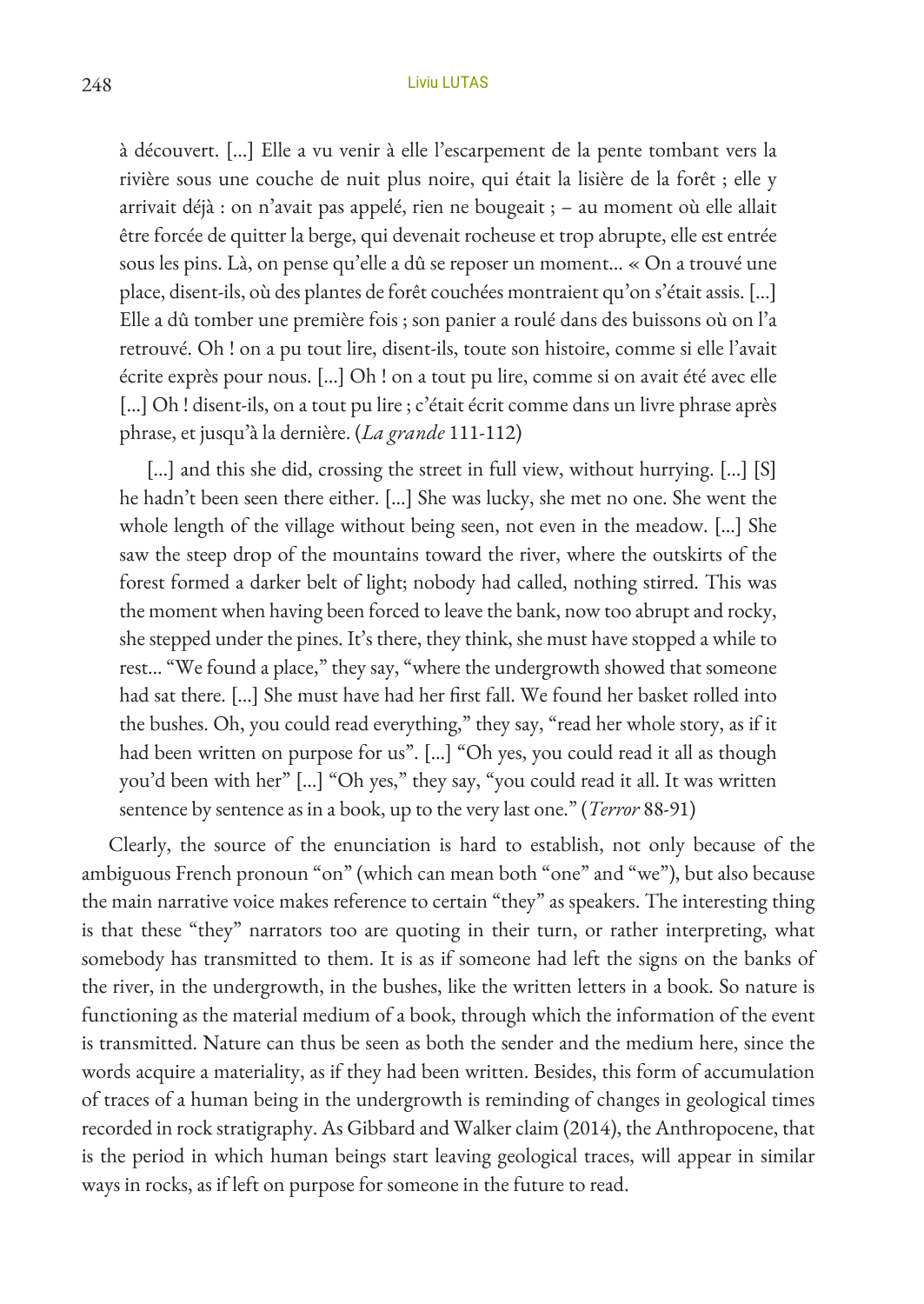However, what is important is to see nature not as a personified narrator of a human type but as a sort of extension of the human mind in the sense given by Clark and Chamber in their 1998 article "The extended mind". Nature would thus function as a virtual focal point or a virtual narrative space to be occupied by humans through an act of fusion, which can be compared to Rosi Braidotti's concept of nomadic thought, which "invests all that lives, even inorganic matter, with the power of consciousness" (2011: 3). According to such an interpretation, the perceiving mind of humans would have lost its bodily connection and migrated into nature. The disembodiment thus accomplished would be, admittedly, interesting, but the perceiving mind would still be of a human origin.

In other extracts, nature appears more clearly as a distinct narrator who posits itself in contrast to the men. An extract early on in the novel, when the men climb the first time on the mountain, shows how an unclear narrative voice addresses the men by the second person pronoun, establishing thus a clear distance and distinction:

Les hommes marchaient en deux groupes : le président et Crittin plus devant. Le président avait une lanterne ; le garde de commune avait une lanterne. On a commencé à monter. […] On a passé devant une petite réunion de fenils qui vous ont regardé venir, se taisant pour vous regarder venir, après quoi ils ont été se serrer les uns contre les autres, comme pour se dire des choses. (*La grande peur dans la montagne* 12)

The men walked in two groups, the mayor and the Crittins somewhat ahead. The mayor had a lantern; the ranger had a lantern. They began to climb. […] They passed a little group of hay-sheds which watched you coming, and afterward huddled together as if to talk things over. (*Terror in the Mountain* 8)

What is strange here, apart from the untranslatable "on" in "on a passé", inappropriately translated with "they passed", is that all of a sudden the men are addressed by the second person pronoun, which seems totally illogical and inappropriate. If it weren't that the hay-sheds actually were the narrators addressing the men, something that would not be that illogical since their capacity to talk is suggested in the extract. The hay-sheds seem to function even more clearly as narrators in the following extract, just after the one before. Here, the ambiguous pronoun "on" could actually function as "we", a pronoun referring to the hay-sheds:

On y voyait encore un peu ici, à cause des étoiles et à cause de l'assez grande largeur du ciel. Mais voilà que bientôt les bords de la vallée se sont rapprochés, en même temps qu'on a vu s'avancer à votre rencontre une espèce de nouvelle nuit plus noire, mise dans le bas de l'autre comme pour vous empêcher de passer. (*La grande peur dans la montagne* 12-13)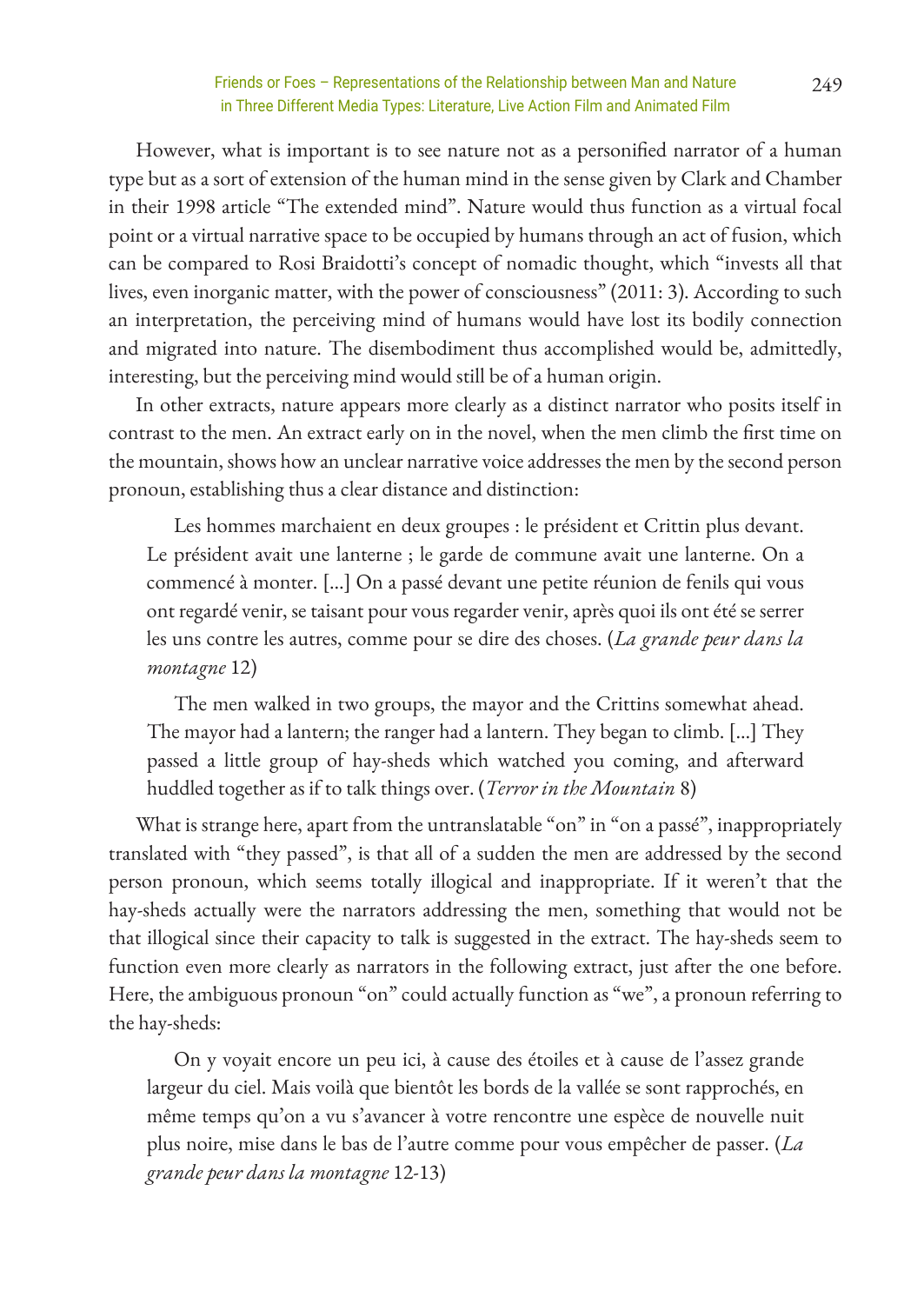You could see a little as there were stars and a rather wide expanse of sky, though soon the sides of the valley pushed closer and from the depth of the night a new, darker sort of night advanced to meet you as if to prevent your passing. (*Terror in the Mountain* 8)

Here, the focalization, that is the perspective throught which the events of the story are witnessed, seems to be not only on the hay-sheds, but rather on the mountain itself, strengthening thus my point that nature is the narrator. Moreover, the mountain is presented clearly in opposition to men, since it seems to actively stop them. Thus, nature appears to be man's foe even through subtle forms of narration.

Actually, all along the novel there are cases in which the narrative voice seems to pertain to objects from the mountain, suggesting thus the possibility that nature can have a voice. I will exemplify it further with the extract below, where the stream seems to talk to the main character, Joseph, during his farewell to his fiancé, Victorine, right before climbing the mountain and leaving the village:

Le torrent s'est remis à son discours qu'il ne va plus interrompre jusqu'au matin…

Et c'était tout, avec la grosse voix de basse de l'eau et le discours qu'elle tient, étant seule à avoir la parole, toutes les nuits, toute la nuit… (*La grande* 24, 27)

The stream resumed its talking, which would go on without interruption till morning...

And that was all, except for the heavy bass voice of the water and its perpetual talking. It was the water's turn to speak, which it did every night and all night long... (*Terror* 18, 20-21)

The examples of a narrative voice pertaining to the mountain itself are more difficult to decide on unambiguously, probably because the novel builds exactly on the uncertainty and hesitation that I already mentioned as cornerstones of the fantastic genre according to Tzvetan Todorov. It seems as if it were easier to enact the mountain as a viewer, even if that is also a difficulty. Interestingly enough, there are passages in the novel which can be indirectly read as a reflection on focalization. A good example is the following, where the possibility of an external focalization (which in narratology means a form of disembodied perspective) is questioned rhetorically ("but who could have seen him?"):

Le ciel là-haut faisait sans se presser ses arrangements ; peu à peu, on voyait les petits nuages blancs descendre. De là-haut, le chalet n'aurait même pas pu se voir, avec son toit de grosses pierres se confondant avec celles d'alentour, et les bêtes non plus ne pouvaient pas se voir, tandis qu'elles s'étaient couchées dans l'herbe et faisaient silence. Il y avait que le ciel allait de son côté, – nous, on est trop petits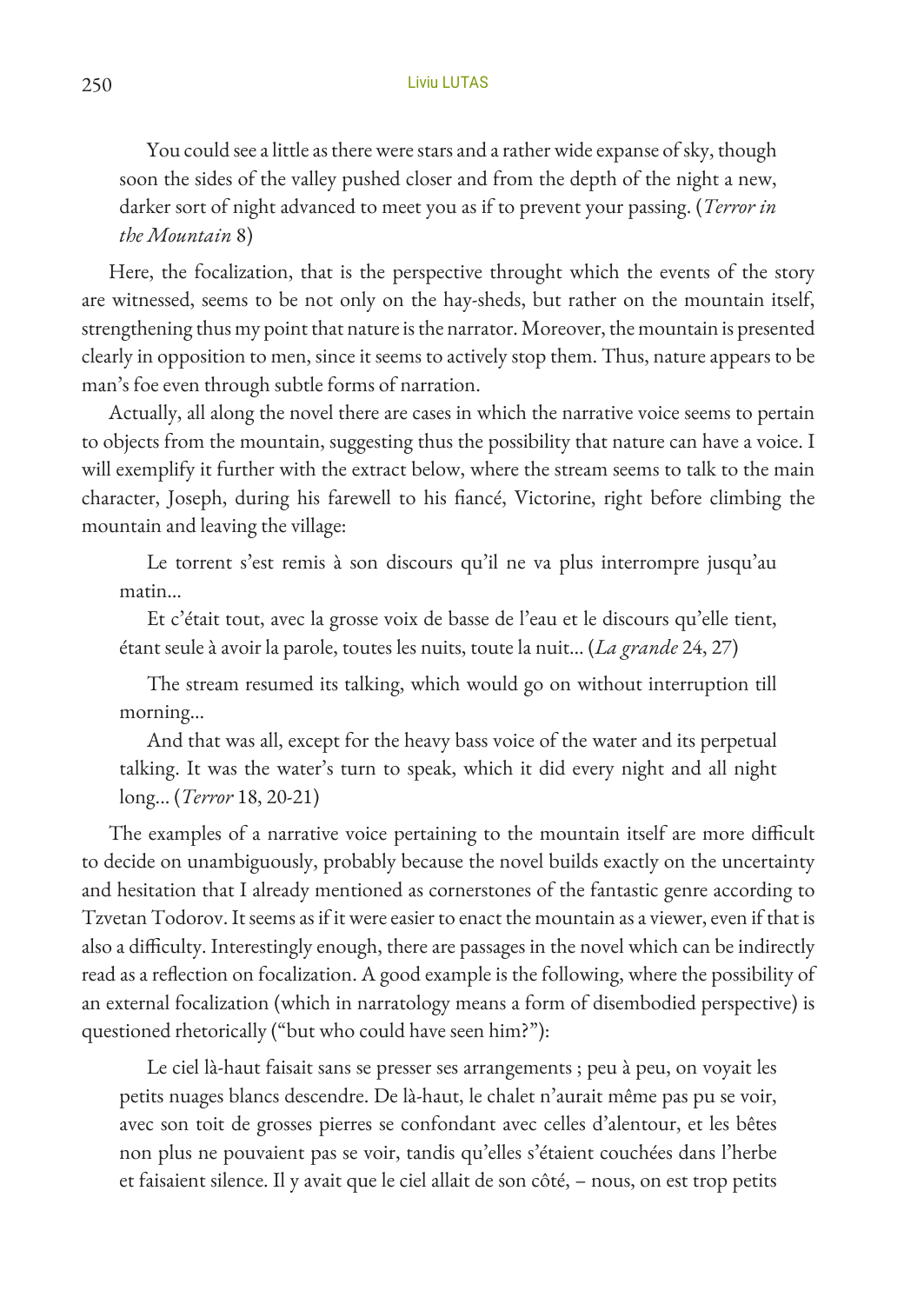#### Friends or Foes – Representations of the Relationship between Man and Nature 251 in Three Different Media Types: Literature, Live Action Film and Animated Film

pour qu'il puisse s'occuper de nous, pour qu'il puisse seulement se douter qu'on est là, quand il regarde du haut de ses montagnes […] Les petits nuages blancs descendaient ; – et lui, pendant ce temps, Joseph était sorti et allait dans le pâturage, mais qui aurait pu le voir ? Est-ce qu'il comptait seulement ? N'étant même plus un point, lui, parmi les gros quartiers de rocs, qu'il contournait ; *non vu, non entendu*, vu de personne, entendu de personne ; n'existant même plus du tout par moment, parce qu'il disparaissait dans un couloir. (*La grande* 66-67, my emphasis)

The sky was unhurriedly attending to its own affairs as, bit by bit, you saw the little white clouds come down. From up there, you could not even have seen the hut, the big stones of its roof blending with the others all about, nor could the cows have been seen, as they lay there in the grass. The sky went its own way – we too small for it to bother itself about us, even to suspect that we were there when it looked down from its mountaintops […] The little white clouds were lowering – and he, Joseph, meanwhile, had come out and was going to pasture, but *who could have seen him*? Did he really count? Being no longer a tiny speck among the great slabs of rocks he was winding through: *not seen, not heard*, seen by no one, heard by no one, even at moments passing completely out of existence when he disappeared into some gorge. (*Terror* 52-53, my emphasis)

It can be argued that this possible case of external focalization could rather be interpreted as a case of imagined internal focalization (which in narratology is the sight of a character), in the sense that what is imagined is the sky's perception in a human-like matter. The question is, however, whether the internal focalization of the mountain in the extract above is only abstract and hypothetical. It is hardly comparable to the following extract, where the internal focalization is mentioned only as a virtuality:

Et lui [Joseph] devenait cependant de plus en plus petit, et on l'aurait vu s'élever et en même temps disparaître, – s'il y avait eu quelqu'un pour le voir. (*La grande* 134)

He [Joseph], meanwhile, got smaller and smaller. One could have watched him soar and vanish – had there been anyone to watch. (*Terror* 110)

This quotation would illustrate well the technique that David Herman called *hypothetical focalization* and which is defined like this: "What I shall go on to characterize as 'hypothetical focalization' entails the use of hypotheses, framed by the narrator or a character, about what might be or have been seen or perceived – if only there were someone who could have adopted the requisite perspective on the situations and events at issue" (1994: 231). But does hypothetical focalization concern even the longer extract above? This is what can be implied from the rhetorical question "who could have seen him?" and the answer "not seen, not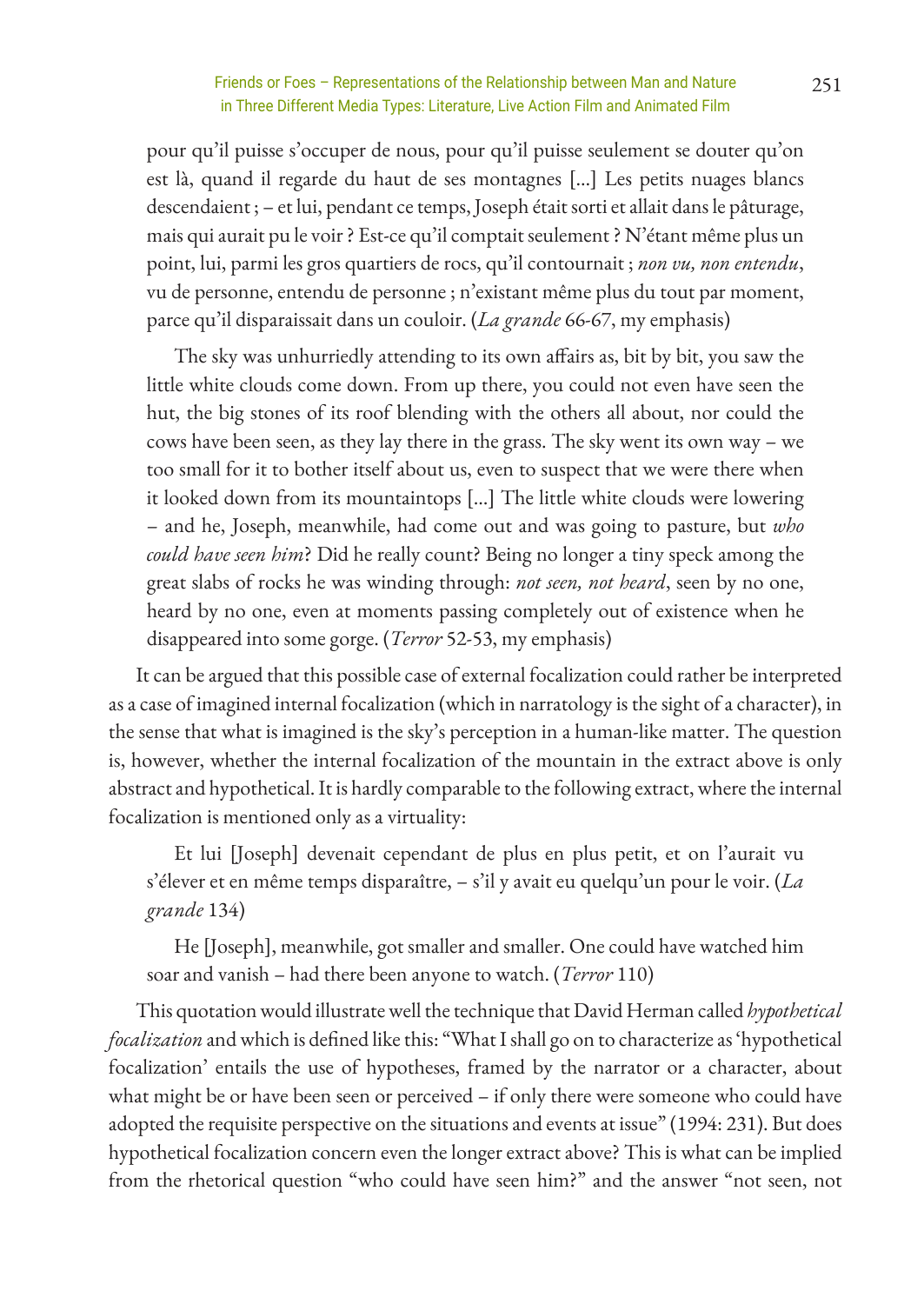heard" (see the emphasized words in the extract above). But if no one saw him or heard him, how could Joseph, when he disappears momentarily "into some gorge" disappear from the field of vision of somebody who seems to watch from above?

As a matter of fact, the possibility of the top of the mountain watching the characters is explicitly mentioned, for instance in the extract below:

Ils étaient regardés seulement, depuis là-haut, par cette bande de ciel bleu ; […] sans s'occuper de vous, avec son horlogerie ; et des hommes sont dessous, mais est-ce qu'ils sont seulement vus ? est-ce qu'ils comptent seulement ? quand il y a ces quatre points, et ce cinquième ; […] Et quatre hommes là, vus ensemble, puis un cinquième qui s'éloigne d'eux, allant dans la direction du glacier. (*La grande* 99-100)

They were watched only by that blue strip of sky overhead; […] Paying no heed to you, the beautiful weather went on in its way up there with its own clockwork; and the men below, are they so much as seen? Those four specks, and that fifth one, do they count at all? […] And there they were, four men seen together, then a fifth one going off somewhere in the direction of the glacier. (*Terror* 81)

Here too, there is an ambiguous second person pronoun, which can be interpreted as if the characters were the narratee, and the "blue strip of sky" were a homodiegetic narrator addressing them. Such an interpretation could seem far-fetched at a first sight, but it is confirmed by the internal focalization from the last part of the extract and by the fact that this focalization belongs undoubtedly to that strip of sky.

But once again, if it is explicitly mentioned that no one saw this, who then is talking? Is this hypothetical focalization connected to a hypothetical voice, which is not really materialized? As a matter of fact, the voice of the mountain is not always hypothetical. In the following extract, the words of the mountain are actually quoted:

C'est que la montagne à présent nous montrait ce qu'elle sait faire.

Elle avait mis de nouveau sur elle une grande lumière, avec un air parfaitement pur, et puis nous disait : « Vous voyez… quand je veux… » Elle mettait sur elle ce beau vêtement d'air transparent pour n'être plus cachée, elle nous montrait toute la combe, nous disant : « Venez voir… » (*La grande* 121)

The fact is that the mountain was now showing us what she could do. With her air of great purity, she had once more arrayed herself in brilliant light and then was telling us: "Well, you see? … when you really try …" No longer willing to be hidden, she had put on this beautiful garb of translucid air, was showing us the whole valley, telling us: "Come look…" (*Terror* 98-99)

Admittedly, the voice of the mountain here is quoted as if the mountain were a character in the diegesis, and is thus not the narrator's voice, but the fact that the mountain actually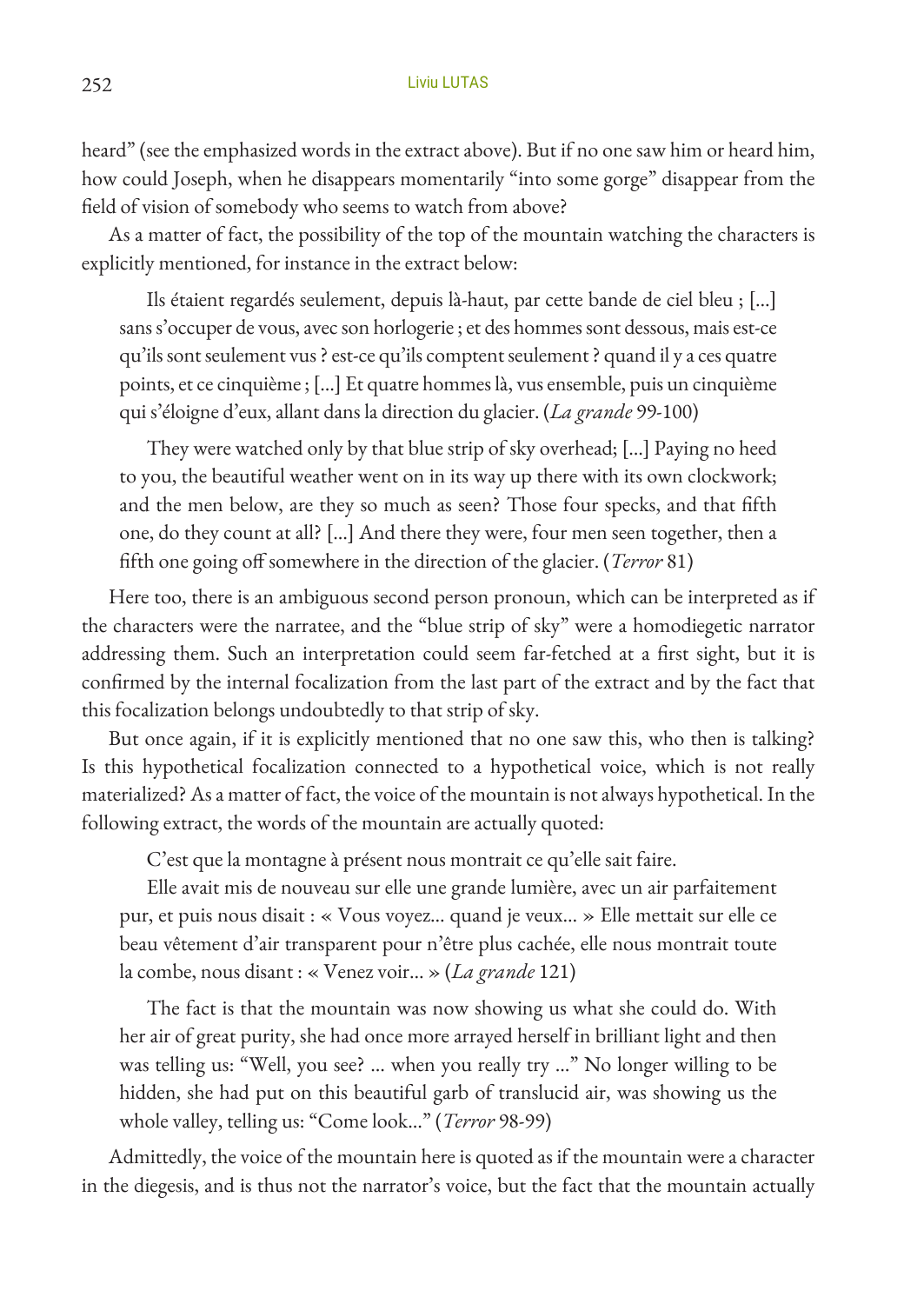#### Friends or Foes – Representations of the Relationship between Man and Nature 253 in Three Different Media Types: Literature, Live Action Film and Animated Film

has a voice opens up the possibility of the mountain being a narrator too. It might of course be stated that even inside the diegesis, this is nothing more than the simple case of a figure of speech, namely a personification. The voice in that case would not be disembodied; it is rather that the mountain is anthropomorphized, as a stylistic device. But even if that is plausible for this extract, it is not the case for the other ones above, where the uncertainty of the source of the narrative voice doesn't allow a simple conclusion of the mountain being personified.

An even subtler form of disembodiment of a narrative voice is to be found in the other text by Ramuz that I want to study: the short story "Scène dans la forêt". This story, written in 1946, just one year before the writer's death and ten years after the novel studied above, is another good example of Ramuz's view on nature as a revenging God. Indeed, what happens is that the tree that four men are cutting down falls on one of them and kills him. This could of course have been just a coincidence, if it weren't that even here, nature is personified in subtle ways, as I will show below.

…

The story is a good example of Ramuz's style, especially when it comes to his idiosyncratic use of verb tenses, as commented on by critics (cf. Carrard 314 and Parris 130). These critics have difficulties explaining Ramuz's apparently ungrammatical use of tenses, viewing it sometimes as regional Swiss French usage. Such an explanation is not satisfactory in all cases, as can be seen, for instance, at the beginning of the short story:

Ils étaient en train d'abattre un hêtre dans une coupe rase dont ils avaient été chargés par la commune. Ils étaient quatre : deux vieux et deux jeunes ; les vieux maniaient la hache. Les coups *s'entendent* de très loin. (Scène dans la forêt 151, my emphasis)

They were felling down a beech in a clearcut area they had been put in charge of by the municipality. There were four of them: two old men and two young men; the old men were using the axe. The blows of the axe *are heard* from far away. (my emphasis and my translation).

The strange thing here is the sudden change from the French imperfect tense (the *imparfait*) to the present tense. How can this change of tense be interpreted, without imputing it to a regional particularity of Swiss French? There are several possible explanations. One is that the present tense concerns a commentary by a homodiegetic narrator with internal focalization, in other word a character from the story, who hears the sounds from a place in the diegetic world. The problem then is that the *imparfait* had previously situated the narrator temporally outside the diegesis, giving the reader the impression that the narration was ulterior, that is, that the events are told after they happened. How can the narrator then suddenly hear sounds coming from the diegesis?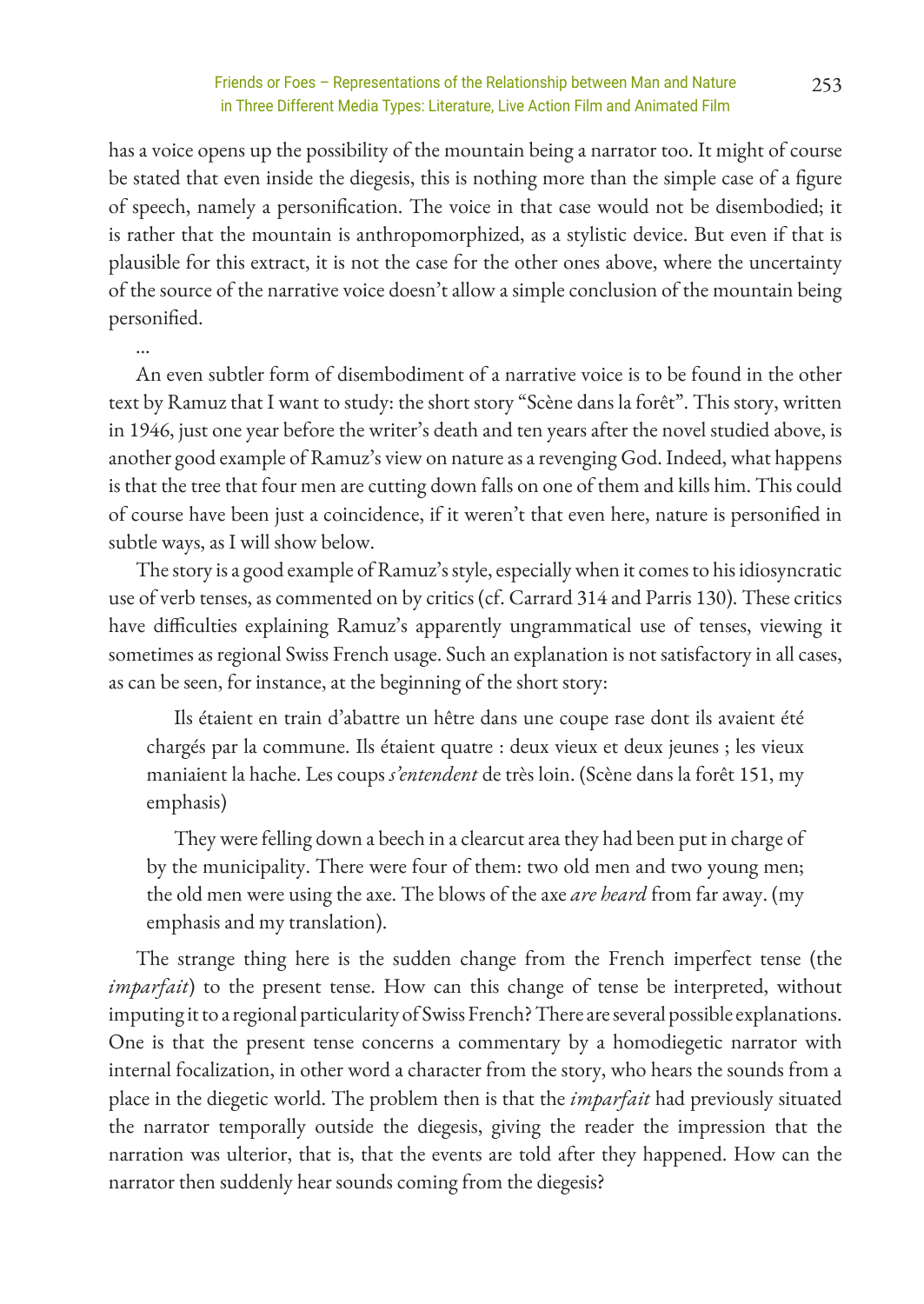Admittedly, this passage could be read as a general observation, meaning that in general such sounds are heard from far away. It could thus be a simple case of gnomic present, or an authorial intrusion, not involving internal focalization, since no specific person really hears the sounds. However, the idiosyncratic changes between past and present in the story, which in most cases cannot be put on the account on any general observation, open other possible interpretations in this case. One such can be that this is a disembodied voice of a similar kind to the one in *Terror in the Mountain*, but not thematized or discussed, only suggested by subtle means such as the changes of tenses and of pronouns, and especially by the focalization (since focalization is connected to all human senses, not only to seeing, according to Genette 1988: 64). However, such a conclusion presupposes a metaleptic transgression, that is a transgression of the narrative levels. Indeed, the extradiegetic narrator hears the sounds coming from the diegesis, or what Genette calls "the world of which he tells," which should be ontologically separated from "the world in which he tells." (1980: 236). This would mean that the narrator has crossed the boundary between the two worlds and has entered into a kind of physical contact with the events of the story through his or her senses, and thus through focalization.

There are several arguments in the short story in favor of such a metaleptic breech. One is to be found in the words right after the passage analyzed above:

Le tronc fait caisse de résonance et le son, renvoyé d'arbre en arbre à travers la forêt, fait qu'elle s'émeut tout entière. (Scène 151)

The trunk of the tree becomes a resonance chamber and the sound, thrown around from one tree to another, makes the whole forest vibrate. (my translation)

The forest here is seen as a book, the trees being its pages, a book which vibrates and comes to life in the mind of the narrator, who actually seems to perceive it with his or her senses even if he or she is not a part of the narrated world. Viewing the forest, or nature in general, as a book is consistent with Ramuz's style in general, as I illustrated it above, in the analysis of *Terror in the Mountain.* But the most important aspect in the perspective of this paper is that Ramuz's texts are good examples of how a medium such as literature can use one of its most distinctive features, that is narration, in interesting, subtle and innovative ways in order to suggest that nature can become man's enemy if their symbiosis is destroyed. The following, much more recent example, a feature film from 2018, sees man and nature in a conflictual relation too, but here, nature is less powerful and needs man's help to survive. However, formal innovations highlight even here the complexity of the relation, seeing it as both difficult and symbiotic.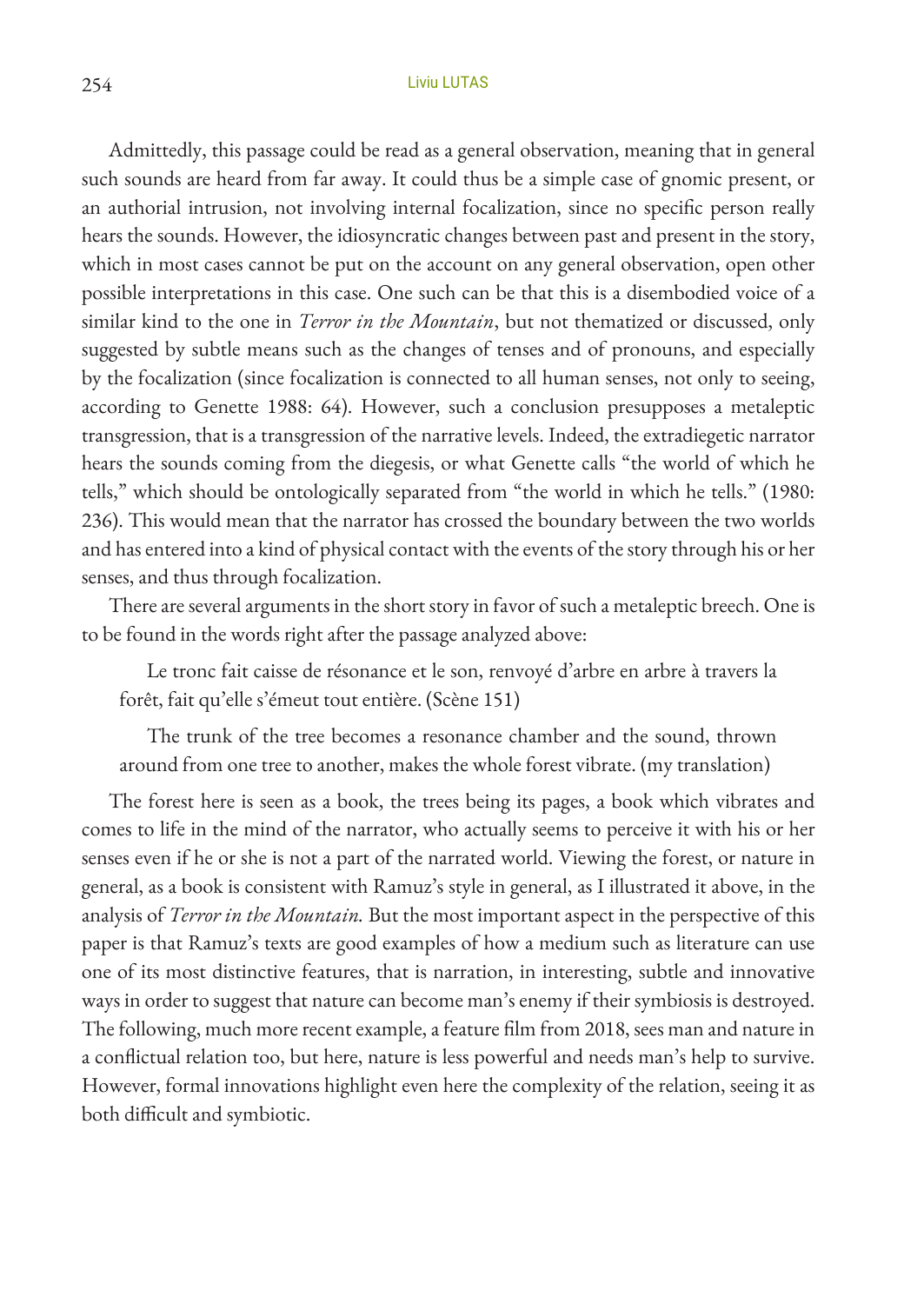# **4. Man as Nature's Saviour:** *Woman at War*

The second media product to be analyzed is a feature film: an Icelandic-Ukrainian coproduction from 2018 entitled *Woman at War* and directed by Benedikt Erlingsson. The plot of the film is completely centered on the main character, Halla, a choir conductor and eco-activist, played by Halldóra Geirharðsdóttir, and on her attempts to sabotage an Icelandic aluminum plant. From this point of view, the film would fit much better than Ramuz's work Alexa Weik von Mossner's definition of environmental narrative, that is "any type of narrative, in any media that foregrounds ecological issues and human-nature relationships" (2017: 3). It could even be argued that one of the film's intentions actually is "bringing about social change" (2017: 3), something that von Mossner considered as optional for environmental narrative. However, at the same time as Halla sabotages this plant in ingenious, but dangerous ways, an application she made years earlier to adopt an orphan child from Ukraine is approved. The film follows the two different lines of plot in parallel, showing thus that illegal activism can very well be compatible with a humanistic act, or that destruction stands against stability or construction.

Even if the plot is thrilling, the merits of the film lie rather in its cinematic language, as critics have noticed. Just to mention one reaction, Peter Bradshaw, from *The Guardian,* finds the film "confidently and rather stylishly made" (2018). However, Bradshaw finds this stylishness a bit exaggerated and unmotivated, especially when it comes to the use of music:

There is also a lot of Icelandic folk music from a tuba, accordion and drums trio, and a rather beautiful singing group, whose performances turn out to be diegetic. That is, the camera pans around to show the musicians themselves, standing weirdly, incongruously in the background of the shot, variously trilling or parping away. It is a comic effect that is a bit distracting, subject to diminishing returns, and which ironises and undermines the action and obstructs your natural tendency to invest emotionally in Halla's dilemma (Bradshaw, 2018).

It is not my aim to contradict Bradshaw's opinion, but as a specific feature, the use of music is one of the most interesting details of *Woman at War*. I will come to that a little later, since it is one of the intermedial aspects that deserve a special attention in this film. But before that, I would like to highlight that intermediality is used in general in innovative ways in this film when approaching ecocritical questions.

The most interesting example is the ways ecocritical questions often are presented indirectly, namely by what Lars Elleström would call "media representation", that is "one medium that represents another type of medium," (2014: 11). The most obvious example of such a case is the representation of TV sets, such as for example 17 minutes into the 1 hour 36 minutes of the film, when Halla is doing her gymnastics exercises at home, and puts the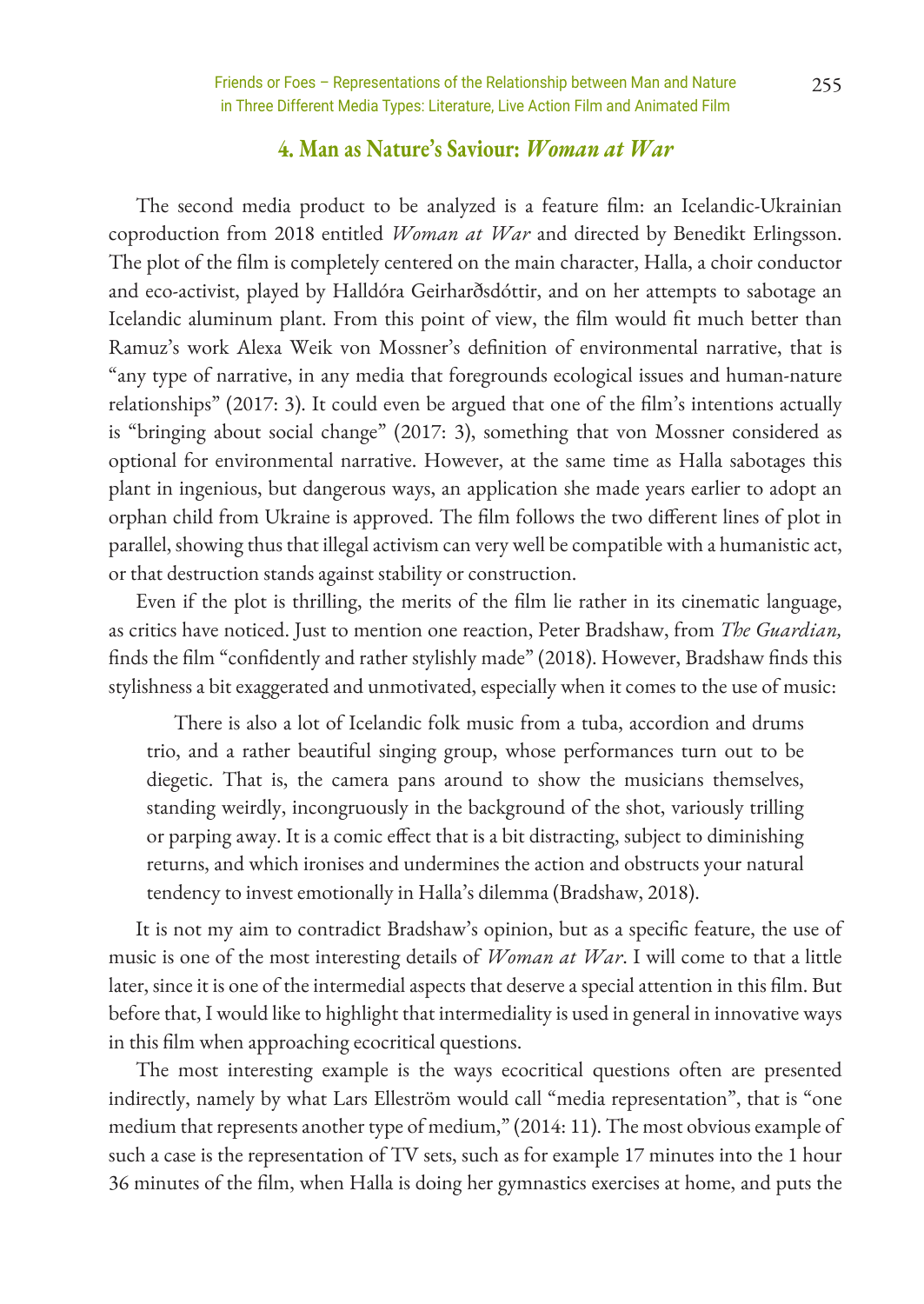TV on just as background. But what seems to be innocent background images and sounds is actually a documentary about climate change and its results, and the camera sometimes lingers on the TV set even when Halla disappears from the room. So this case of media representation can function also at a metadiegetical level as a way to establish an important theme in the film, the climate change, a theme that is of course connected to Halla's climate activism. By letting the TV set showing this in the background, almost by mistake, the theme of the climate change is only suggested, and it is up to careful viewers to make the connection between the different narrative levels. A positive effect of doing this is that the climate change theme becomes less conspicuous, and thus less pedagogical. And being too pedagogical when approaching environmental themes in aesthetic media can undermine the expected effects. As Greta Gaard claims, it is naïve to believe that "simply learning the facts about environmental devastation is sufficient to inspire action" (2011: 48).

Another interesting scene where media representation is used when presenting ecocritical questions is similar to the TV set scene, in the way it presents the questions indirectly. Indeed, in a humoristic scene that contrasts with the importance of the question, 36 minutes into the film, Halla's written declaration of her activism is not shown directly, but indirectly, on the screens of the smartphones of different people. The ecocritical content, this time, is clearer than in the TV set case. The discourse is clearly climate activist, and it is more foregrounded than before. Still, by representing the declaration indirectly, on small phone screens, the theme seems to lose its importance and is pushed at a metadiegetic level.

What is interesting in relation to this episode is that the first ones to discover Halla's message are the musicians in the trio I mentioned before. The problem with this trio is that its existence in the diegesis is uncertain, no matter what Bradshaw states in the quotation above. As I will show below, these musicians are placed at an extradiegetic level, even if the narrative levels are ingeniously mixed up in the film. So, by showing Halla's declaration at an extradiegetic level, the environmental discourse is pushed to the background, letting Halla's adventures occupy the foreground. But this does not really mean that the environmental questions lose their importance. What is achieved by thus splitting the narrative levels is an impression that environmental issues are there all the time, on their own, and with their own story and temporality.

A similar narrative split is achieved through what I already touched upon: the use of music. Indeed, music in this film is connected very ingeniously to narration, since a specific narrative device, metalepsis, is constructed through music. Metalepsis was first defined by French theorist Gérard Genette as "any intrusion by the extradiegetic narrator or narratee into the diegetic universe (or by the diegetic characters into a metadiegetic universe, etc.), or the inverse" (Genette 1980: 234–235).

It might seem inappropriate to connect music to narration, and especially to a specific narrative device that depends on a narrator. However, music has already been approached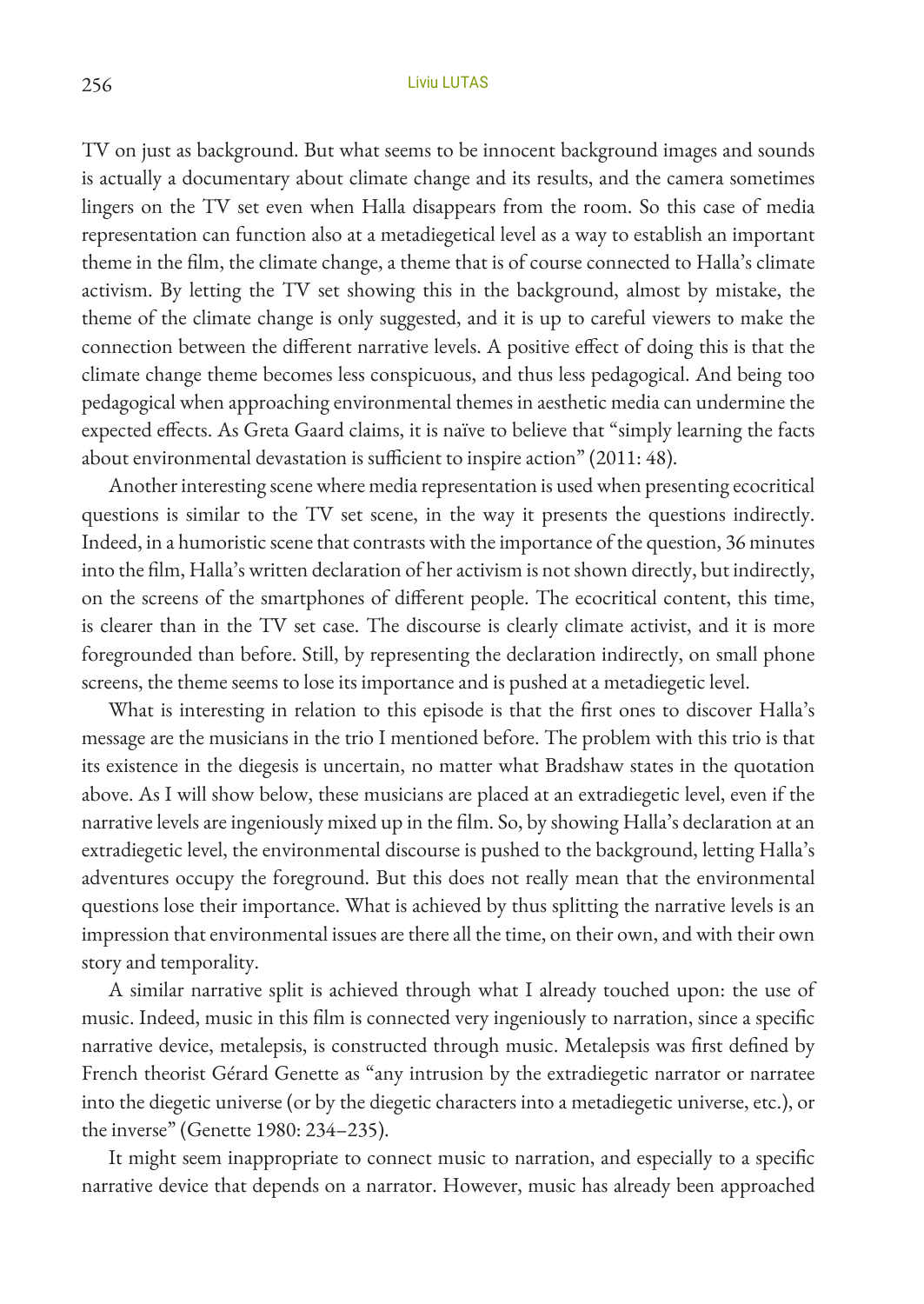in such contexts, for instance by theorist Werner Wolf. He coined the term "musical metalepsis", which he contrasted with verbal or pictorial metalepses, that is metalepses constructed through verbal or pictorial means. As it appears clearly in Wolf's article, instrumental music alone, as a media product, cannot achieve metalepses. It does so only when it is incorporated in film: "what in 'absolute' instrumental music would be impossible but which the plurimedial combination of music, narrative and the moving image in the sound film can produce, namely musical metalepsis" (Wolf 2019: 29).

In this paper, I follow Wolf's definition of the concept of musical metalepsis, and look at how music can be used in order to create metalepsis, since *Woman at War* is particularly interesting from this point of view. Indeed, Bradshaw is right to point out that what is noteworthy with the use of music in this film is the performance of the musicians. Admittedly, the music itself is important in the film, from different point of views. Already the fact that Halla is a choir-leader, with several scenes presenting her while leading the choir, is a sign that music should be given particular attention. The score itself, specially composed for the film by Davíð Þór Jónsson, is original in its minimalism. Generally, it seems to be used in conventional ways, meaning the ways it has been established in classical Hollywood film. But there is much more to it. To start with, still in the traditional way, music highlights the double action of the film. The Icelandic music trio, who play the drums, the piano and the accordion, generally play music that reinforces the atmosphere of danger that has to do with Halla's sabotaging the of the aluminium plant. The other group, a Ukrainian female choir singing folk songs, is used for the other plot line, that is the adoption of the Ukrainian orphan. The fact that the two groups only play together at the end, when Halla meets the girl she adopts, could be seen as a metaphorical use of music, to clarify the plot.

As Bradshaw notices, music is also used in unexpected ways in *Woman at War*. One of the most unexpected ways is related to metalepsis, and it happens already in the first scene. Indeed, while the credits still run, the music used as introduction to the film suddenly seems to lose its extradiegetic status, since the Icelandic trio appears in the frame, when the camera pans the beautiful Icelandic landscape. They stay there, "weirdly, incongruously" in the field, as Bradshaw rightfully notices. Bradshaw is wrong, I argue, when he considers that music thus turns out to be diegetic. Indeed, just because the musicians are visually represented does not mean that they become characters in the diegesis. It is a misconception, only caused by the conventions from traditional films, that everything that is seen on the screen exists at the same level. It is enough to reconsider this by applying the mode of hearing, which should apply in the same way: everything that is heard in the film exists at the same level. Which obviously is not true, since extradiegetic music, or extradiegetic narrators in form of voice off, are used frequently. So why couldn't extradiegetic elements be visually represented on the screen without "distracting" the viewers, as Bradshaw claims?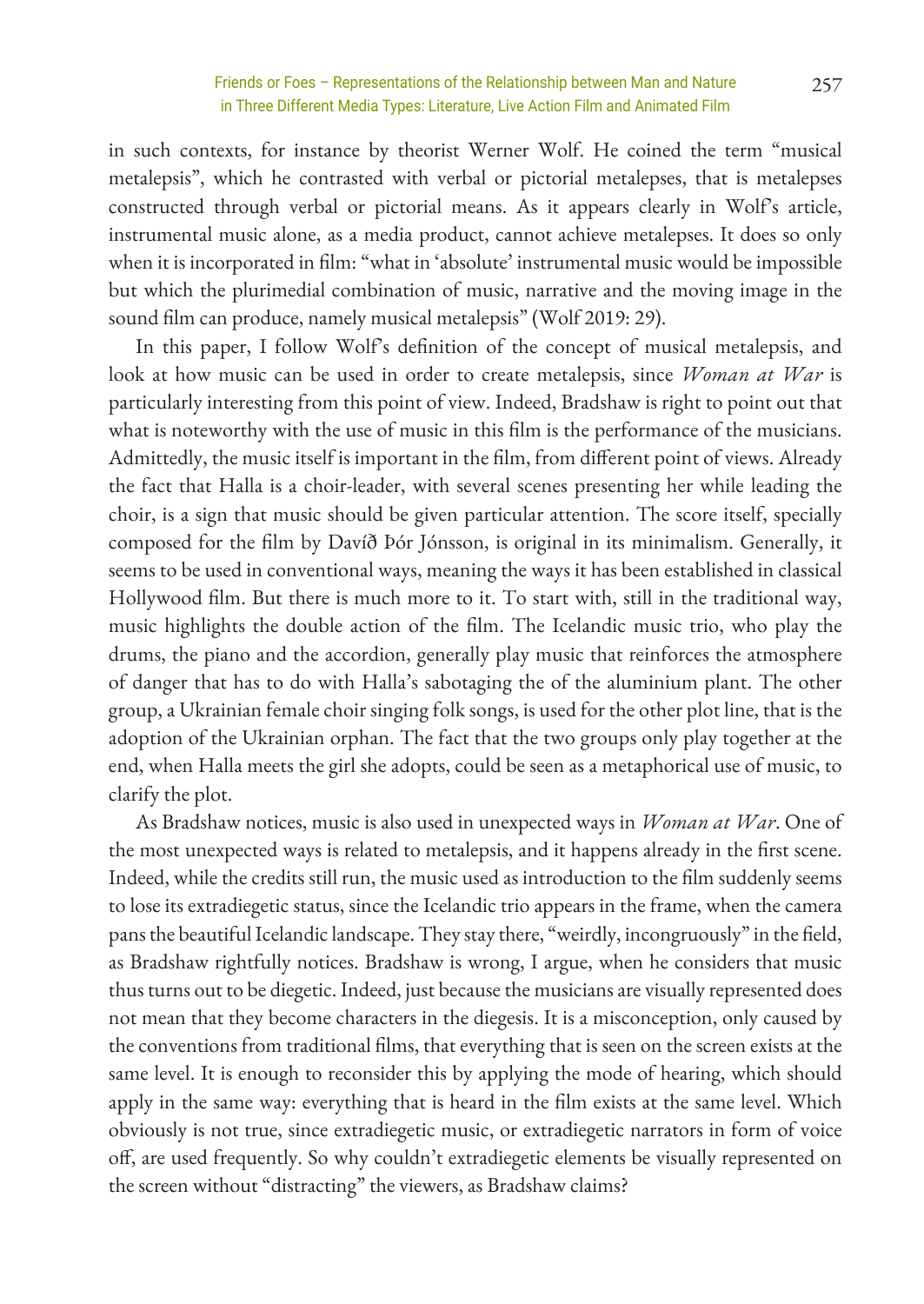What interests me from the perspective of this paper is the reason and the effect of the metaleptical use of music in this first scene and in the film in general. Besides from being a "stylish" narrative device, musical metalepsis here can be connected to the film's ecocritical subject. By the bringing together the extradiegetic and the intradiegetic in this conspicuous way, that is by placing a musical trio with their instruments in the beautiful Icelandic landscape, a possible effect is the overbridging of the frontier between the storyworld and the real world outside. This bringing together the extradiegetic and the intradiegetic is used in the same conspicuous way later on in the film, in the scene that I already mentioned above, when the TV set shows a documentary about climate change while Halla is doing her gymnastics exercises. The musicians are placed metaleptically then too in an incongruous environment, that is in Halla's home, and it is they who choose the TV channel, as if to highlight the film's ecocritical theme. But the most interesting thing for us is the way in which this is achieved, that is by using complex narrative devices such as metalepsis. And it is not only the complexity, or the stylishness of the device, to use Bradshaw's pejorative adjective, that is interesting. Indeed, I argue that the device has another possible goal, which is to suggest that nature is asking for help across the narrative levels, and it is up to us humans to react.

The following case to be studied adopts a different perspective, seeing nature as even more fragile than in the case of *Woman at War,* but at the same time as indestructible. And the way in which this is done is also subtle from a narrative point of view.

# **5. Nature as Last Resort:** *Wall-E*

The third case studied represents another media type: animated film. It is the Pixar computer animated film *Wall-E*, directed by Andrew Stanton in 2008. The film is undoubtedly an example of environmental narrative, since the plot is an imagined life in a future after the destruction of nature on earth. The only surviving humans have left on a spaceship, and only left garbage behind them. A number of generations after, around 700 years later, the spaceship is travelling aimlessly in space, waiting for a sign from earth that nature is starting to recover and makes life there possible again. The only living thing left behind is a cockroach, a tribute to these incredible survivors. There is also the main character, a humanoid robot called Wall-E, whose task is to clean up the garbage that drowned the planet and destroyed its natural life. The other robot left on earth, Eve, makes its appearance later, since its only aim is to inform the crew on the spaceship when nature is starting to come back to life on earth.

Nature is thus an all-important feature in the film, and the ways it is addressed and represented are extremely interesting. There have been critical voices of the nostalgic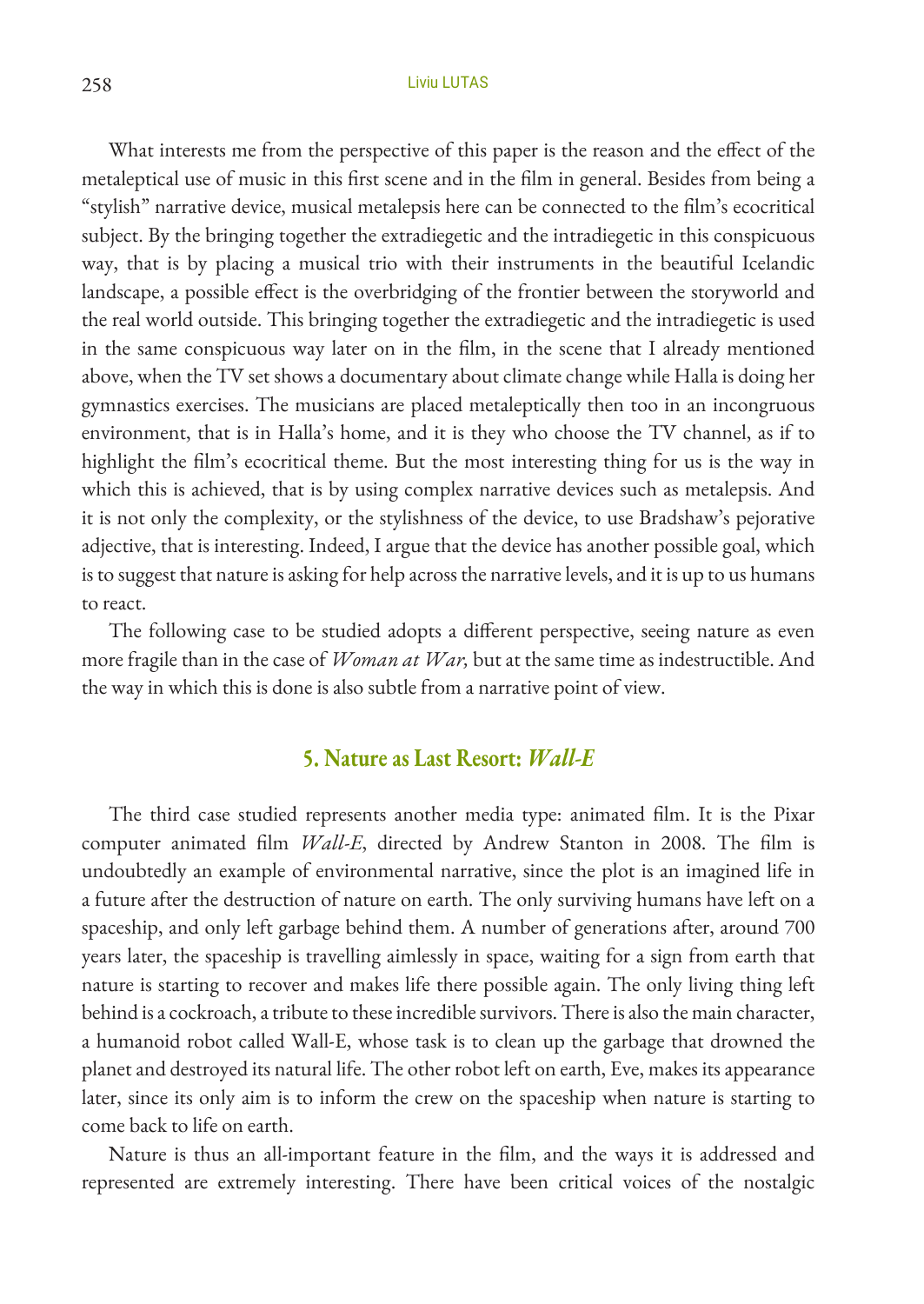description of nature before man, considering it naïve, and guilty of the film's didactic perspective on ecology. In her review of the film for *Los Angeles Times*, Charlotte Allen (2008) considers for instance that the film "never even goes near the climate-crusading vocabulary of 'global warming,' 'carbon footprints,' or even 'green'". This is where a closer reading of the film's representation of nature can come handy, since I argue that things are more complex than Allen considers.

It is true that nature has a nostalgic aura in *Wall-E*, standing in contrast to the man-built cities that caused its extinction and to the man-built environment on the spaceship. This latter point is particularly interesting to study closer, since even if the spaceship is artificial and sterile, reminding rather of a gigantic mall or a luxurious cruiser, and even if no plants or trees exist there because of the lack of sunlight, there are small attempts at replicating details of natural environments form earth. Thus, the roof of the spaceship looks like a sunny sky with some small white clouds, and around the pools there are holograms of palm trees. It is exactly in this imitation of nature that the nostalgic aspect lies, since these objects function as memories of what nature was long ago for these offspring of the last humans. They make part of the common memory of life on earth, of an original natural state beyond their reach. Apart from the artificial sky and the holograms of trees, these space travelers have only access to representation of nature in films or books.

To sum up, despite of its nostalgic aura, nature is represented in the film in ways which are far from simple and naïve, but rather impressive artistically. The first scene of the film is particularly eloquent from this point of view. Firstly, the lack of words and the length of this scene are arguments against the film's didacticism: much patience and attention are demanded of the viewer, since nothing is spelt out, but rather suggested. Secondly, the enormous piles of garbage built up by Wall-E during the centuries are visually reminding of trees. It is as if the ancient natural landscape were imitated with unnatural means. The grotesque similarity could be interpreted as a valorization of the former natural state of the planet, where not even a small plant exists any longer. But at the same time, the piles of garbage remind the viewer of skyscrapers, built by humans. In other words, it is not necessarily only the remote, untouched wilderness that represents nature as the object of yearning in *Wall-E*, but even the urban landscape, as for the second wave of ecocritics (cf Buell 2011: 93).

It might also seem naïve that the first sign of nature's recovery on earth is a small plant reminding both of an olive branch and of an apple seedling. The religious symbolism of both these trees would be another argument for the film's didacticism. However, the sublimity of the symbolism is played down by the fact that the plant was found in a refrigerator, which could be a reference to its possible function as food, and is planted by Wall-E in an old shoe. But beyond any discussion about naiveté, the fact remains that the plant represents nature, with its vital function for man, and in its fragility. Indeed, the small plant needs all the help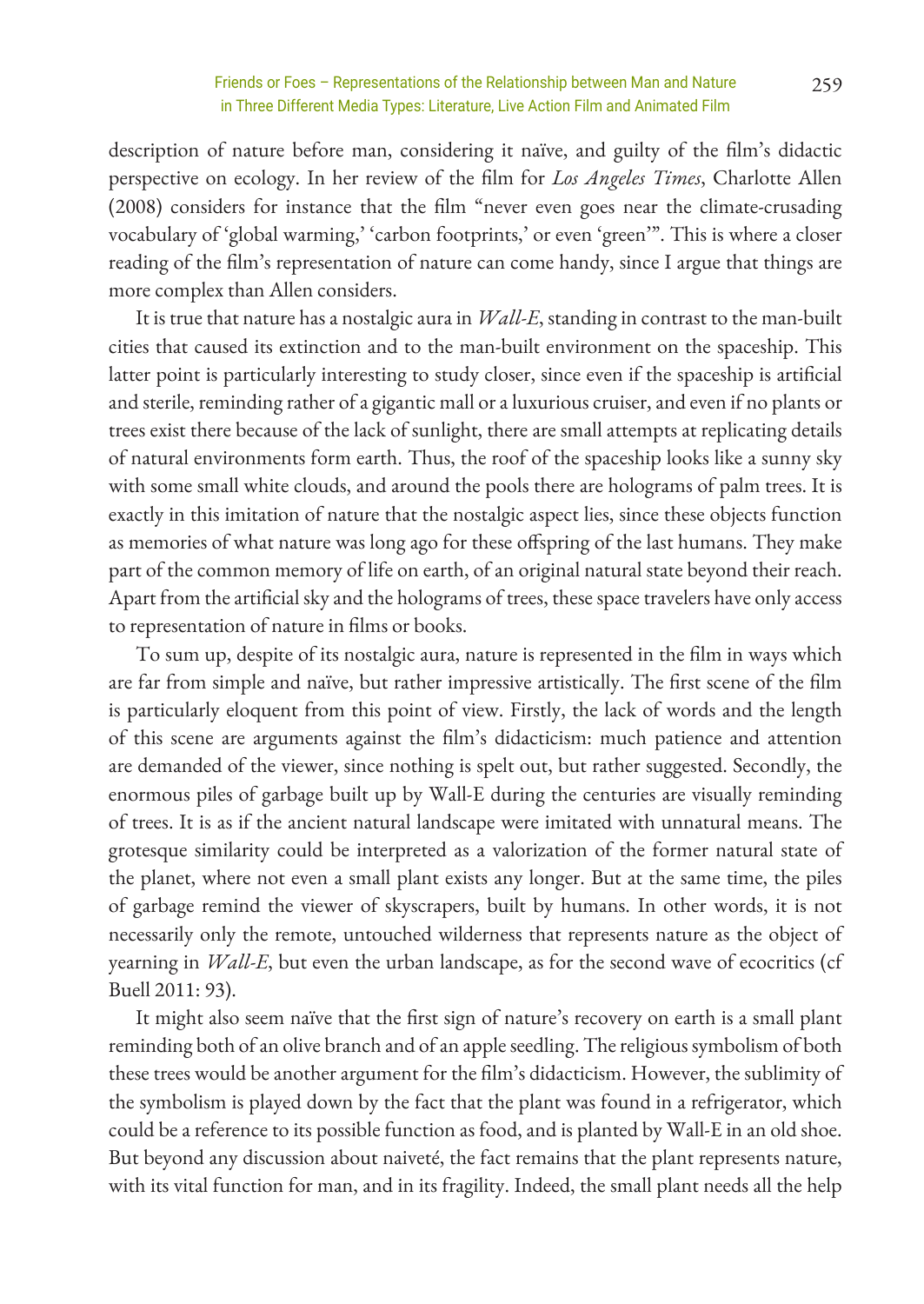it can get for its survival, but at the same time, it has grown without any help from man, showing that nature finds its way somehow.

The very last scene in the film, or actually even beyond the last scene, since it is the scene of the end credits, underlines, again without words, the regenerative power of nature and of life. By using drawn pictures instead of computer-generated ones, and with very scarce motions, the scene shows what happens after the return of the spaceship on earth, starting with the recolonization of the planet. Surprisingly, what is told is an exact replica of the history of mankind as it is known, with a specific concentration on art through the millennia. Since nothing is told with words, it is up to the viewer to interpret whether this visual narrative means that the new inhabitants of earth repeat what they must have learned on the spaceship about their ancestors, or whether these inhabitants are in fact our ancestors. Whatever the interpretation would be, the narrative structure is circular, exactly by the reference to the real history of mankind, since the viewer is supposed to recognize the artistic references at the end of the film, as well as the ruins of the buildings and the films played on VHS at the beginning. It is thanks to this circular structure, by giving the impression that everything starts all over again ad infinitum, that nature appears as indestructible despite the fragility depicted in the film.

This might be seen as an overoptimistic ending, which could undermine the film's ecocritical agenda, confirming thus Charlotte Allen's contention about its didacticism and lacking insights in ecology. However, the analysis above has shown just a few of the complexities of the filmic language and especially of the film's narrative structure that stands in contrast with an alleged didacticism. The film's lacking insights in ecology are harder to dispute, but this might be because of the fact that *Wall-E* is an aesthetic media product, where ecocritical questions are mainly used as a pretext for artistic creation. Which does not mean that the ecocritical subject does not count at all. On the contrary, *Wall-E* is a successful example of the possibility to use aesthetic media in order to make a statement in the ecological debate.

## **6. Conclusion**

Has the intermedial approach based on narratology shown anything about the relationship between man and nature in three cases that can be considered more or less as environmental narratives?

What can be concluded is that all these three cases are examples of subtle and complex forms of representation of nature. Besides, each media type represents nature in different ways, due to its affordances, but also due to the way the relationship between man and mature is seen. The first example, Ramuz's literary works, uses advanced narrative devices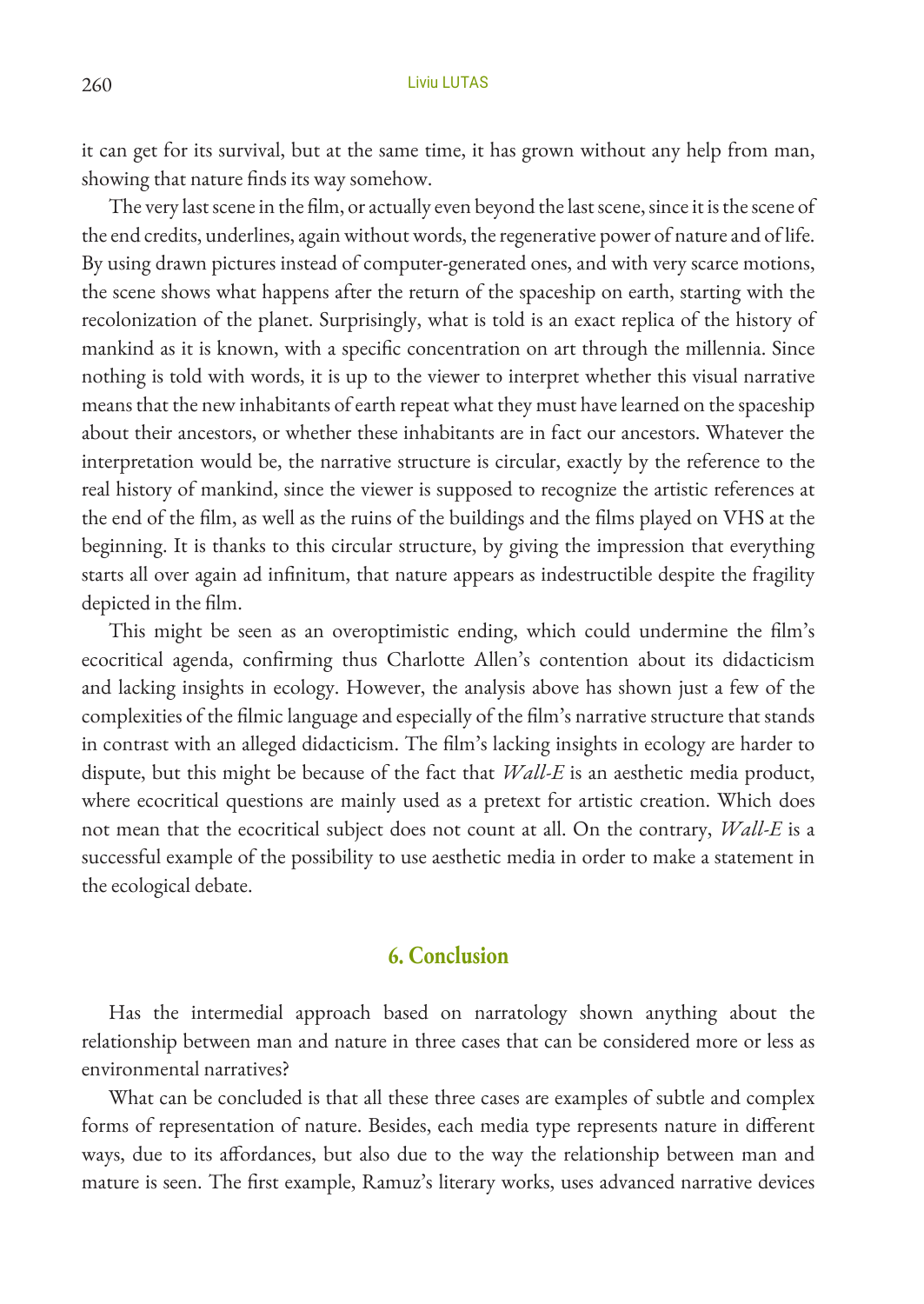Friends or Foes – Representations of the Relationship between Man and Nature  $261$ in Three Different Media Types: Literature, Live Action Film and Animated Film

such as hypothetical focalization, personification and disembodied narrative voice in order to suggest, rather than depict, the conflictual and destructive relation between man and nature. The second example, the feature film *Woman at War,* uses advanced narrative devices too, but involving the visual and the auditory modes, such as media representation or especially musical metalepsis, in order to highlight the film's ecocritical discourse, which otherwise seems overshadowed by a traditional plot. Finally, the third example, the computer animated film *Wall-E,* uses subtle means, such as visual iconicity, wordless narration or different animation techniques in order to suggest nature's fragility and indestructability at the same time, as well as man's dependence on it. So what can be concluded is not that certain media types are especially well suited for ecocritical questions, but that it complex and subtle narrative devices are appropriate ways of expressing ecocritical questions without falling into didacticism.

# **Works Cited**

- Allen, Charlotte. "WALL-E Doesn't Say Anything." *Los Angeles Times*, 13 July 2008, http://www.latimes.com/news/opinion/la-op-allen13-2008jul13,0,6297183.story.
- Bradshaw, Peter. "*Woman at War* review pylon-slayer faces adoption challenge in quirky Icelandic eco-drama." *The Guardian*, 12 May 2018.
- Braidotti, Rosi. *Nomadic Theory. The Portable Rosi Braidotti*. Columbia University Press, 2011.
- Bruhn, Jørgen. "Towards an Intermedial Ecocriticism." *Beyond Media Borders*, vol. 2, Intermedial Relations among Multimodal Media, edited by Lars Elleström, Palgrave MacMillan, 2020, pp. 117–48.
- Buell, Lawrence. "Ecocriticism. Some Emerging Trends." *Qui Parle: Critical Humanities and Social Sciences*, vol.19, no. 2, Spring/Summer 2011, pp. 87–115.
- Carrard, Philippe. "Ramuz et la subversion des temps." *Revue de littérature comparée*, vol. 54, no. 3. 1980, pp. 308–20.
- Chalmers, David J., and Clark, Andy. "The extended mind." *Analysis*, vol. 58, no. 1, 1998, pp. 7–19.
- Elleström, Lars. *Media Transformation. The Transfer of Media Characteristics among Media*. Palgrave Pivot, 2014.
- Elleström, Lars. "The Modalities of Media II: An Expanded Model for Understanding Intermedial Relations." *Beyond Media Borders*, vol. 1, Intermedial Relations among Multimodal Media, edited by Lars Elleström, Palgrave MacMillan, 2020, pp. 3–91.
- Gaard, Greta. "From 'cli-fi' to Critical Eco-Feminism: Narratives of Climate Change and Climate Justice." *Contemporary Perspectives on Eco-Feminism*, edited by Philips Mary and Rumens Nick, Routledge, 2011, pp. 169–192.
- Garrard, Greg. "How Queer Is Green?." *Configurations*, 18(1), December 2010, pp. 73–96.
- Genette, Gérard. *Narrative Discourse: An Essay in Method*. Translated by Jane E. Lewin, Cornell University Press, 1980.